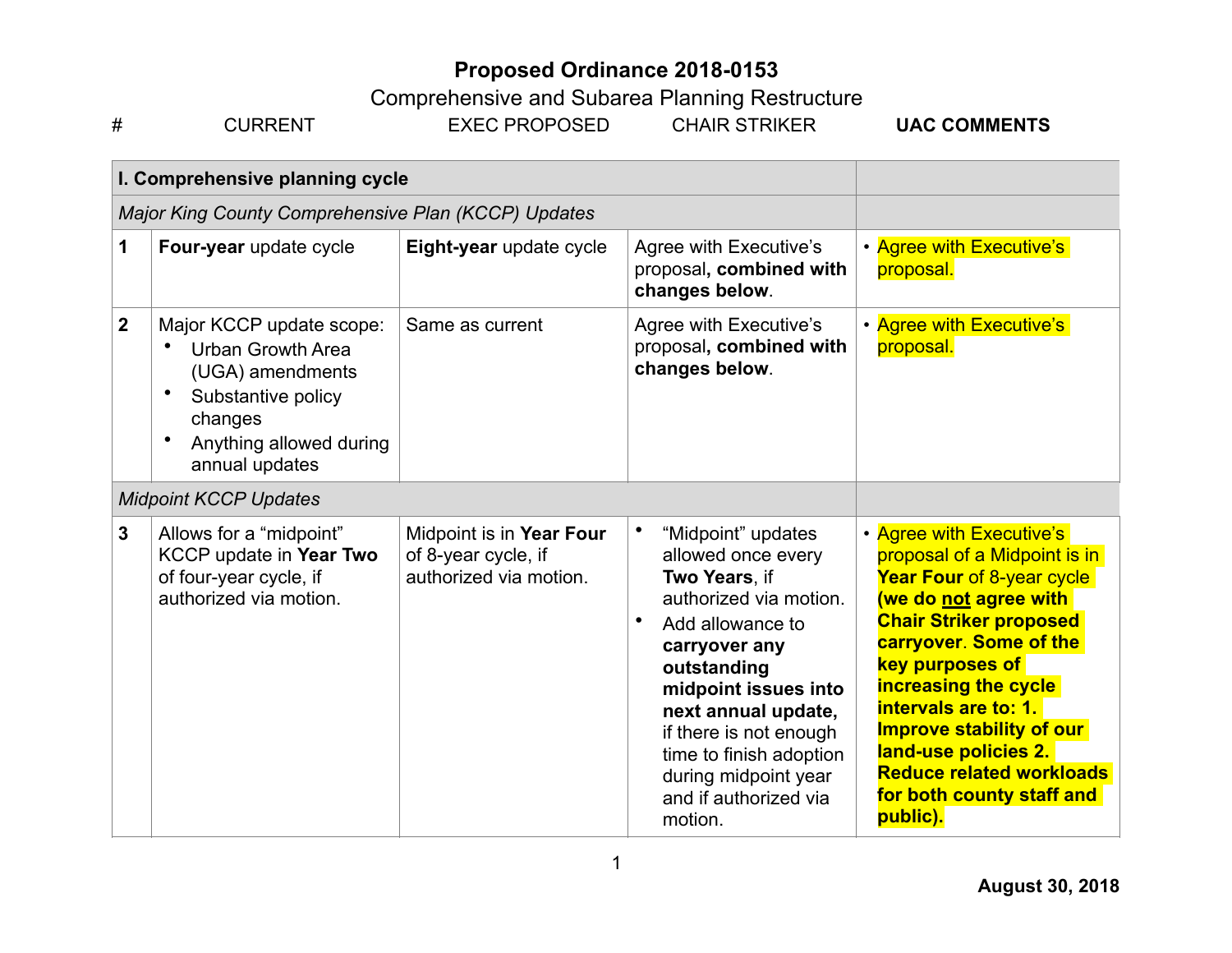| #                       | <b>CURRENT</b>                                                                                                                                                                                                                                                                                                              | <b>EXEC PROPOSED</b> | <b>CHAIR STRIKER</b>                                                                                                                                                                         | <b>UAC COMMENTS</b>                                                                                                                                                                |
|-------------------------|-----------------------------------------------------------------------------------------------------------------------------------------------------------------------------------------------------------------------------------------------------------------------------------------------------------------------------|----------------------|----------------------------------------------------------------------------------------------------------------------------------------------------------------------------------------------|------------------------------------------------------------------------------------------------------------------------------------------------------------------------------------|
| $\overline{\mathbf{4}}$ | Midpoint KCCP update<br>scope:<br>Substantive policy<br>changes<br>Anything allowed during<br>annual updates                                                                                                                                                                                                                | Same as current      | Agree with Executive's<br>proposal + add<br>consideration of UGA<br>amendments during<br>midpoint.                                                                                           | • Agree with Executive's<br>proposal (we do not agree<br><b>with Chair Striker</b><br>proposed consideration of<br><b>UGA amendments during</b><br>midpoint).                      |
| 5                       | Midpoint update only<br>allowed if there is a<br>demonstrated need<br>supported by data;<br>requires adoption of a<br>motion initiating the update<br>that includes identification<br>of 1) the scope of the<br>update, 2) available<br>resources necessary to<br>accomplish the work, and 3)<br>fiscal impact of the work. | Same as current      | Agree with Executive's<br>proposal re: requirements<br>for identifying scope,<br>resources, and fiscal<br>impacts + remove data<br>requirement for motion<br>authorizing midpoint<br>update. | • Agree with Executive's<br>proposal (we do not agree<br><b>with Chair Striker</b><br>proposal to remove data<br><b>requirement for motion</b><br>authorizing midpoint<br>update). |
|                         | <b>Annual KCCP Updates</b>                                                                                                                                                                                                                                                                                                  |                      |                                                                                                                                                                                              |                                                                                                                                                                                    |
| 6                       | Allows for annual KCCP<br>updates                                                                                                                                                                                                                                                                                           | Same as current      | Agree with Executive's<br>proposal.                                                                                                                                                          | • Agree with Executive's<br>proposal.                                                                                                                                              |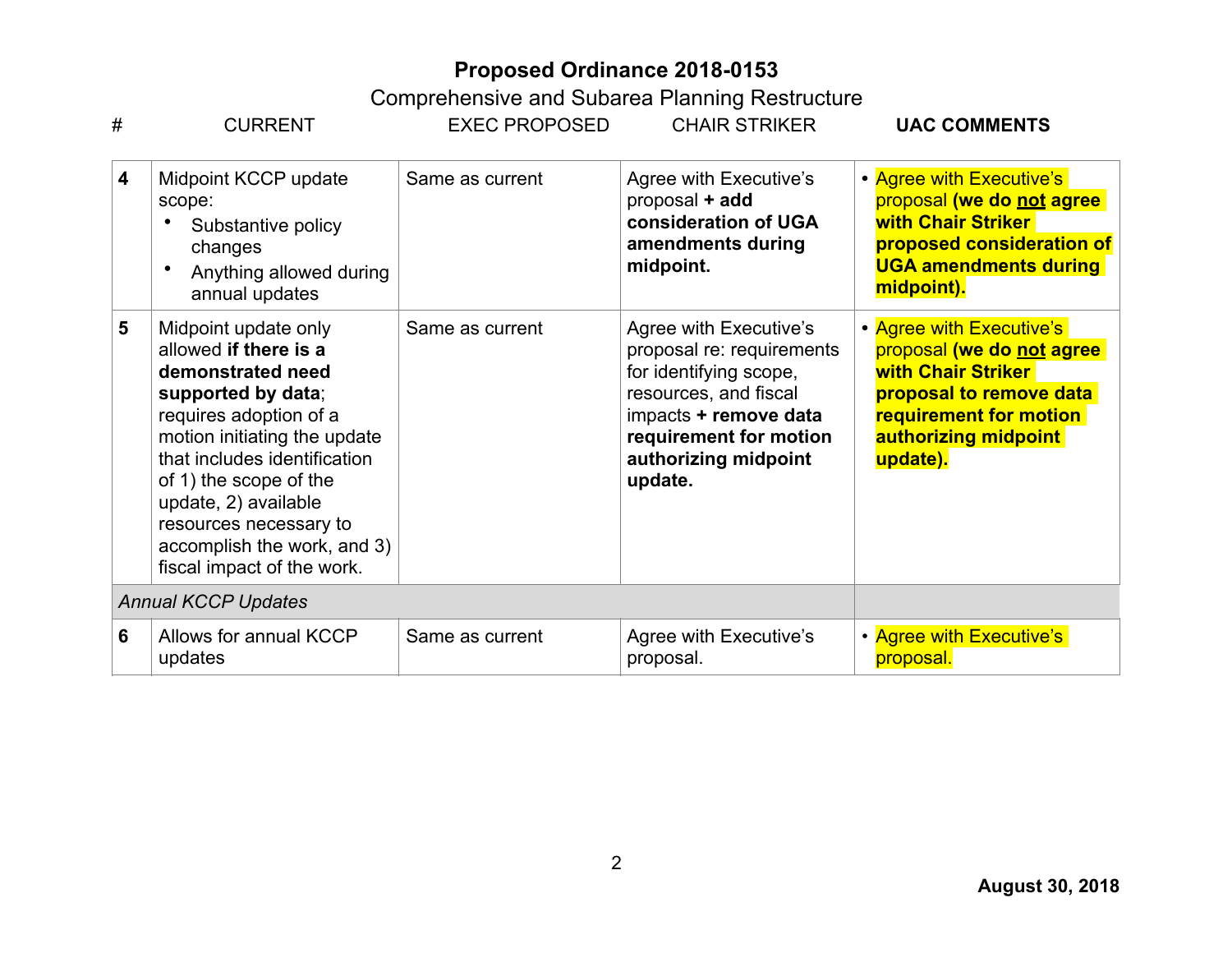| #              | <b>CURRENT</b>                                                                                                                                                                                                                                                   | <b>EXEC PROPOSED</b>                                                                                                    | <b>CHAIR STRIKER</b>                                                                                                                                                                                                                                                   | <b>UAC COMMENTS</b>                                                                                                                                                                                                                                                                                                                                                                                                                               |
|----------------|------------------------------------------------------------------------------------------------------------------------------------------------------------------------------------------------------------------------------------------------------------------|-------------------------------------------------------------------------------------------------------------------------|------------------------------------------------------------------------------------------------------------------------------------------------------------------------------------------------------------------------------------------------------------------------|---------------------------------------------------------------------------------------------------------------------------------------------------------------------------------------------------------------------------------------------------------------------------------------------------------------------------------------------------------------------------------------------------------------------------------------------------|
| $\overline{7}$ | Annual update scope:<br>Technical and non-<br>substantive changes<br>Adoption of subarea<br>plans<br>Approval of Four-to-One<br>proposals<br>Approval of other<br>zoning/land use<br>designation changes<br>that do not require<br>substantive policy<br>changes | Same as current, plus<br>adoption of substantive<br>changes to the KCCP<br>update schedule in<br>response to ordinances | Agree with Executive's<br>proposal +<br>carryover of midpoint<br>issues as noted in #3<br>above (only for<br>annual update<br>immediately<br>following midpoint);<br>amendments to<br>workplan; and<br>amendments to<br>subarea plans to<br>address emergent<br>needs. | • Agree with Executive's<br>proposal +<br>No carryover of midpoint<br><b>issues as noted in #3</b><br>above;<br><b>Allow amendments to</b><br>workplan; and<br>$\bullet$<br><b>Allow amendments to</b><br>subarea plans to<br>address critical needs,<br>as long as full legal<br>notice is provided to<br>communities to be<br>affected by amendments<br>and local meetings are<br>convened, so that<br>meaningful participation<br>is possible. |
|                | II. Comprehensive planning timelines                                                                                                                                                                                                                             |                                                                                                                         |                                                                                                                                                                                                                                                                        |                                                                                                                                                                                                                                                                                                                                                                                                                                                   |
| 8              | <b>March 1 plan transmittal</b>                                                                                                                                                                                                                                  | June 30 plan transmittal                                                                                                | Agree with Executive's<br>proposal.                                                                                                                                                                                                                                    | • Agree with Executive's<br>proposal.                                                                                                                                                                                                                                                                                                                                                                                                             |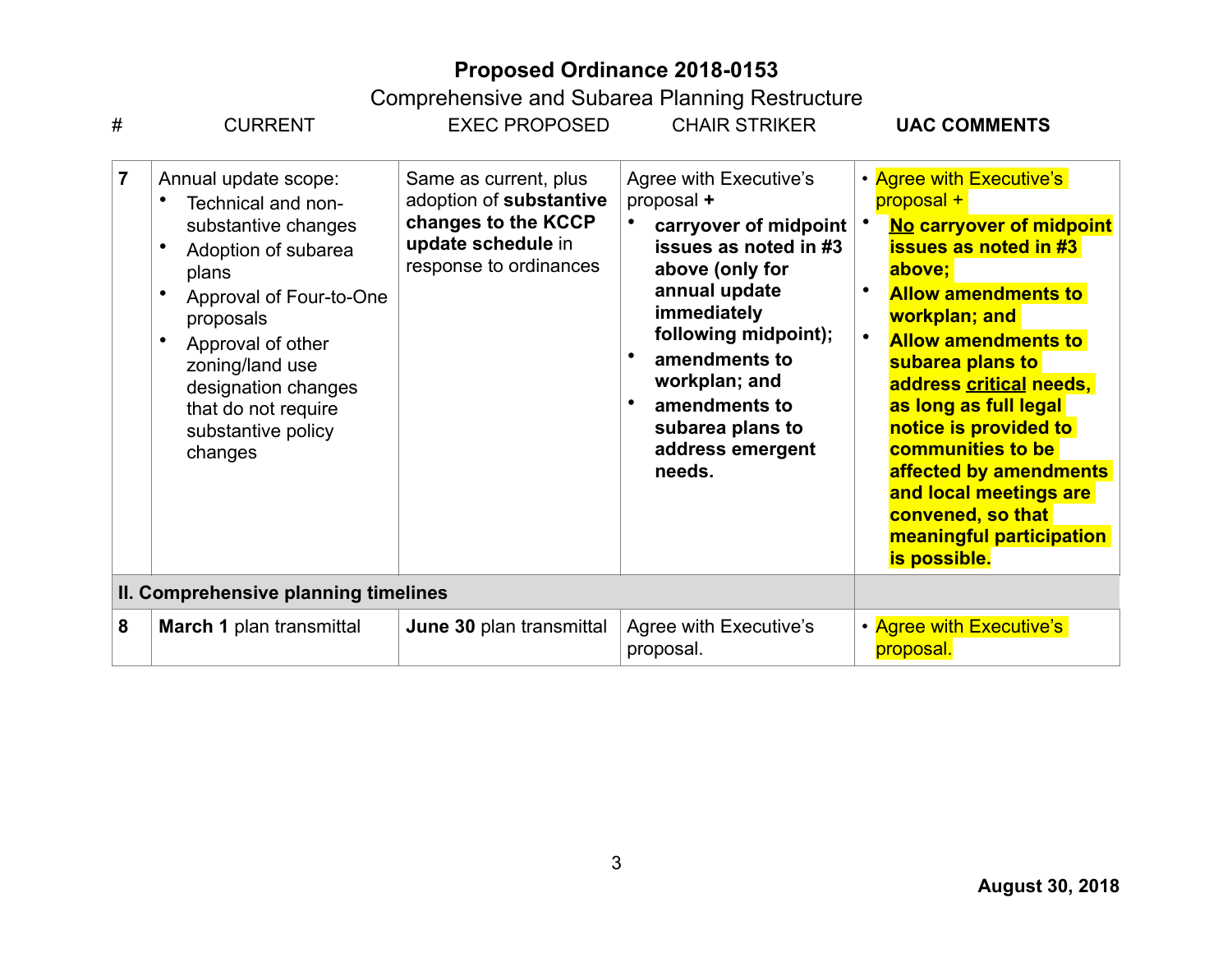| #  | <b>CURRENT</b>                                                                                                                                                                                                                                                     | <b>EXEC PROPOSED</b>                                                                                                                                                                                                                                                                                                        | <b>CHAIR STRIKER</b>                                                                                                                                                                                                     | <b>UAC COMMENTS</b>                     |
|----|--------------------------------------------------------------------------------------------------------------------------------------------------------------------------------------------------------------------------------------------------------------------|-----------------------------------------------------------------------------------------------------------------------------------------------------------------------------------------------------------------------------------------------------------------------------------------------------------------------------|--------------------------------------------------------------------------------------------------------------------------------------------------------------------------------------------------------------------------|-----------------------------------------|
| 9  | <b>Annual KCCP Docket:</b><br>June 30 docket request<br>submittal deadline<br>December 1 deadline<br>for Executive response<br>to docket proponents<br>$\bullet$<br><b>December 1 transmittal</b><br>of Docket Report to<br>Council                                | <b>Annual KCCP Docket:</b><br>December 31<br>docket request<br>submittal deadline<br>April 30 deadline for<br>Executive response<br>to docket proponents<br>April 30 transmittal<br>of Docket Report to<br>Council                                                                                                          | Agree with Executive's<br>proposal.                                                                                                                                                                                      | • Agree with Executive's<br>proposal.   |
| 10 | December 31 transmittal of<br><b>KCCP Performance</b><br>Measures Report the year<br>prior to Scoping Motion for<br>major KCCP updates                                                                                                                             | <b>March 1 transmittal of</b><br><b>KCCP Performance</b><br><b>Measures Report during</b><br>year of Scoping Motion<br>for major KCCP updates                                                                                                                                                                               | Agree with Executive's<br>proposal.                                                                                                                                                                                      | • Agree with Executive's<br>proposal.   |
| 11 | Scoping Motion for major<br><b>KCCP</b> updates:<br><b>March 1 transmittal the</b><br>year prior to transmittal<br>of major KCCP update<br>$\bullet$<br>April 30 deadline for<br>adoption the year prior<br>to transmittal of major<br>KCCP update (two<br>months) | Scoping Motion for major<br><b>KCCP</b> updates:<br>June 30 transmittal<br>the year prior to<br>transmittal of major<br><b>KCCP</b> update<br><b>August 31 deadline</b><br>for adoption the year<br>prior to transmittal of<br>major KCCP update<br>(two months, but<br>overlaps with<br><b>Council's summer</b><br>recess) | Agree with Executive's<br>proposal + change<br>deadline for adoption to<br>September 15 (in<br>consideration of losing<br>two weeks during<br>summer recess, and has<br>adoption occur before<br>budget is transmitted). | • Agree with Chair Striker<br>proposal. |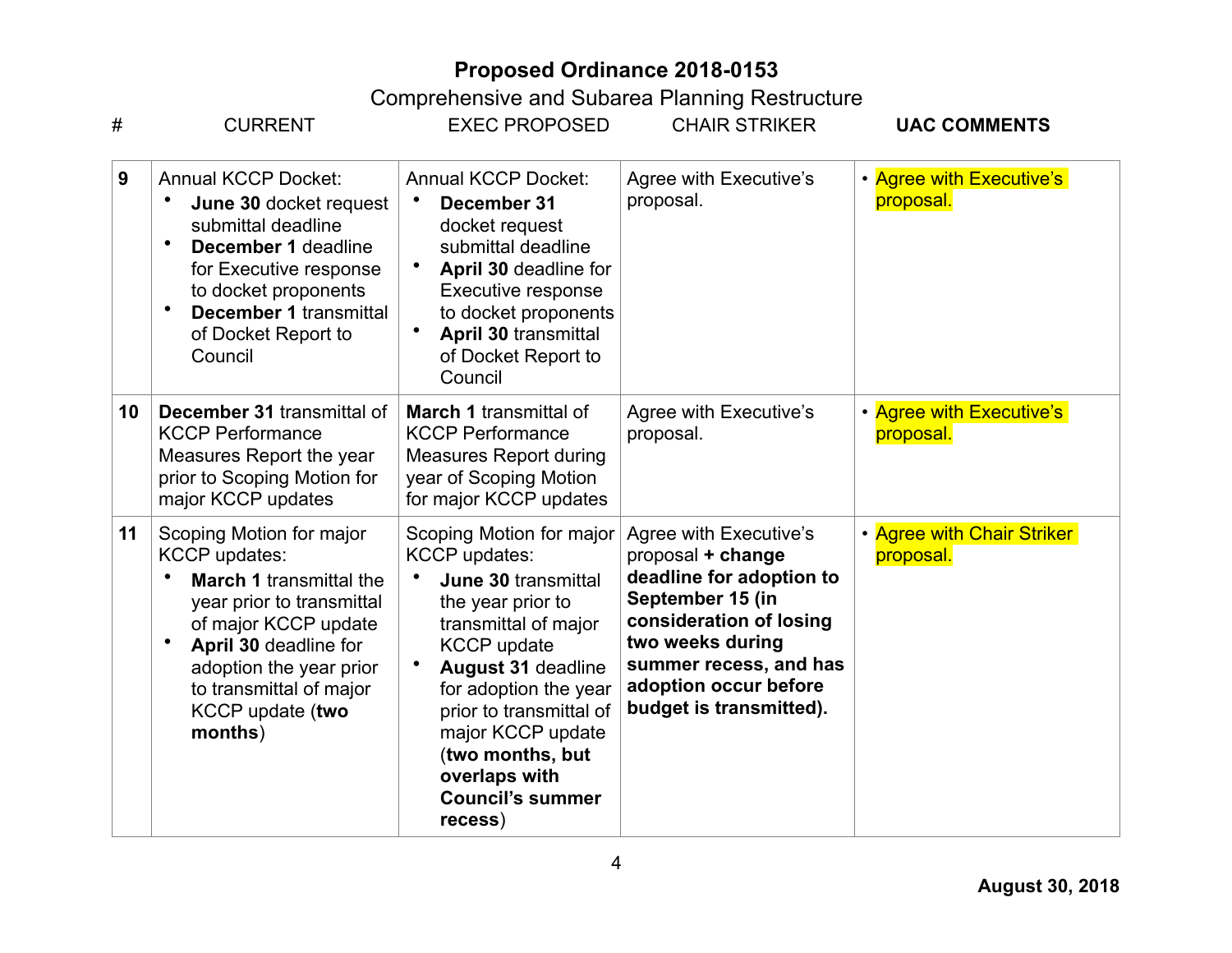| #  | <b>CURRENT</b>                                                                                                                                                                                                                                                                                                                                                               | <b>EXEC PROPOSED</b>                                                                                                                                                                                                                                                                                                                                                  | <b>CHAIR STRIKER</b>                | <b>UAC COMMENTS</b>                   |
|----|------------------------------------------------------------------------------------------------------------------------------------------------------------------------------------------------------------------------------------------------------------------------------------------------------------------------------------------------------------------------------|-----------------------------------------------------------------------------------------------------------------------------------------------------------------------------------------------------------------------------------------------------------------------------------------------------------------------------------------------------------------------|-------------------------------------|---------------------------------------|
| 12 | Plan review and adoption<br>by Council:<br>9 months<br>No explicit deadline<br>for adoption for major,<br>midpoint, or annual<br>KCCP updates, but<br>updates are typically<br>adopted before the<br><b>Councils December</b><br>recess later that year<br>Cannot adopt major,<br>midpoint, or annual<br>updates and/or subarea<br>plans more than once<br>per calendar year | Plan review and adoption<br>by Council:<br>12 months<br>Adoption of major<br><b>KCCP updates no</b><br>later than June 30 the<br>following year<br>No explicit deadline<br>for adoption of<br>midpoint or annual<br><b>KCCP updates plans</b><br>Cannot adopt major,<br>midpoint, or annual<br>updates and/or<br>subarea plans more<br>than once per calendar<br>year | Agree with Executive's<br>proposal. | • Agree with Executive's<br>proposal. |
| 13 | Plan review and adoption<br>by Council overlaps with<br>Council review and<br>adoption of the Biennial<br><b>Budget</b>                                                                                                                                                                                                                                                      | Same as current                                                                                                                                                                                                                                                                                                                                                       | Agree with Executive's<br>proposal. | • Agree with Executive's<br>proposal. |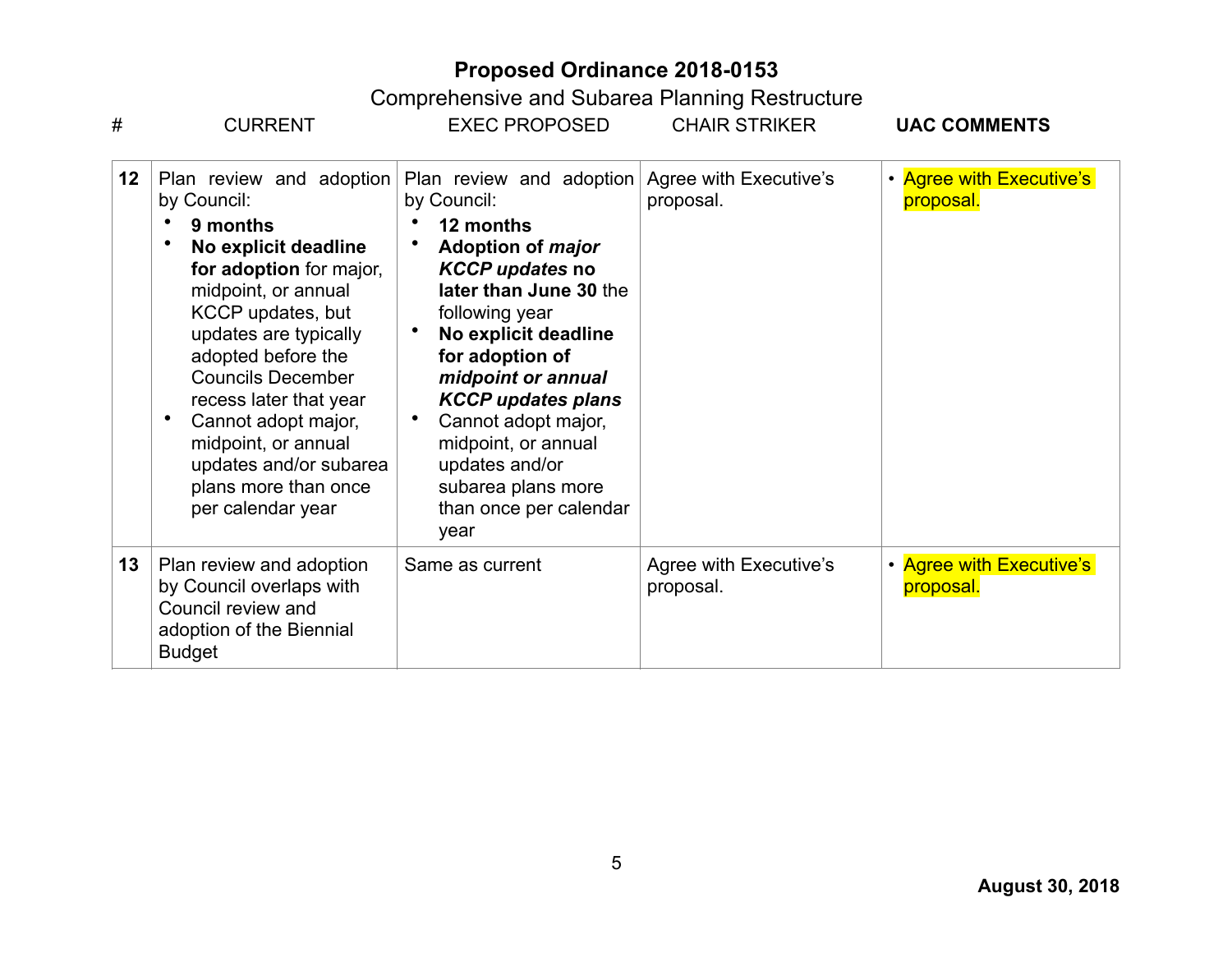| #  | <b>CURRENT</b>                                           | <b>EXEC PROPOSED</b>                       | <b>CHAIR STRIKER</b>                                                                                                                                                                                                                                                                                                                                                                                                                                                                                                                                                                                                                                                                                         | <b>UAC COMMENTS</b>                                                                                                                                                                                                                                                                                                                                                                                                                                                                                                                                                                                               |  |  |
|----|----------------------------------------------------------|--------------------------------------------|--------------------------------------------------------------------------------------------------------------------------------------------------------------------------------------------------------------------------------------------------------------------------------------------------------------------------------------------------------------------------------------------------------------------------------------------------------------------------------------------------------------------------------------------------------------------------------------------------------------------------------------------------------------------------------------------------------------|-------------------------------------------------------------------------------------------------------------------------------------------------------------------------------------------------------------------------------------------------------------------------------------------------------------------------------------------------------------------------------------------------------------------------------------------------------------------------------------------------------------------------------------------------------------------------------------------------------------------|--|--|
| 14 | <b>2020</b> adoption of next major<br><b>KCCP</b> update | 2023 adoption of next<br>major KCCP update | Agree with Executive's<br>proposal +<br>Allow interim update<br>for some substantive<br>changes and<br>consideration of UGA<br>amendments in 2020<br>(see workplan action<br>#15 below on line 45<br>of the matrix);<br>Include direction for<br>new Department of<br><b>Local Services to</b><br>identify any<br>necessary changes in<br>interim update (see<br>workplan action #16<br>below on line 46 of the<br>matrix); and<br><b>Direct Executive to</b><br>streamline the KCCP<br>(reduce redundancies,<br>increase readability,<br>be more concise, and<br>make it more user<br>friendly) as part of<br>transmittal of 2023<br>update (see workplan<br>action #17 below on<br>line 47 of the matrix). | • Agree with Executive's<br>proposal +<br>Do not allow interim<br>update for some<br>substantive changes<br>and consideration of<br><b>UGA amendments in</b><br>2020:<br>$\bullet$<br><b>Include new Dept of</b><br><b>Local Services in</b><br>preparation of only<br>major KCCP updates.<br><b>Reducing</b><br>redundancies is OK,<br>while keeping<br>adequate description<br>of background &<br>applicability of<br><b>Policies, because</b><br><b>documented</b><br>legislative intent is<br>critical to the fair,<br>consistent and<br>correct<br>administration and<br><b>implementation of</b><br>policy. |  |  |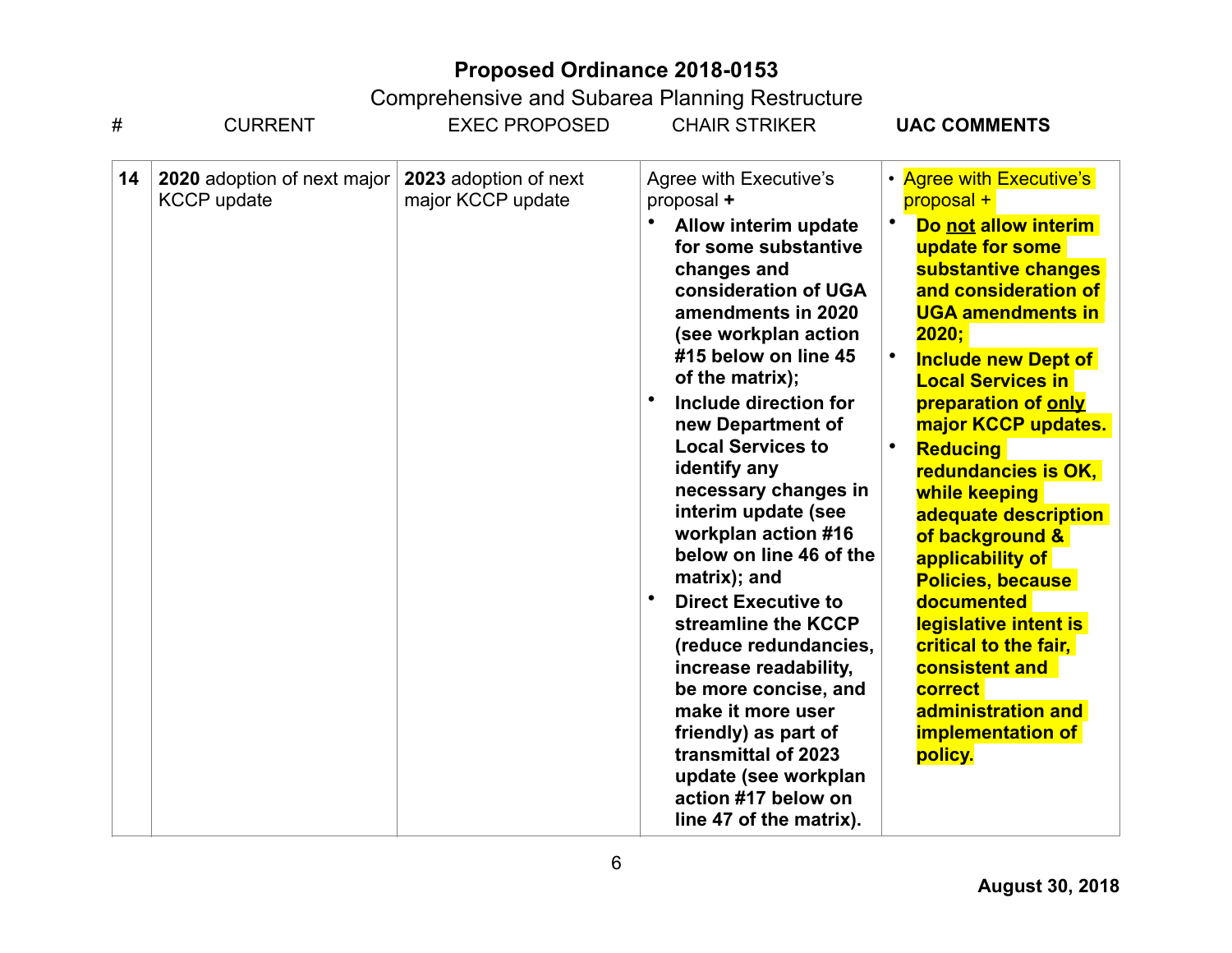| #  | <b>EXEC PROPOSED</b><br><b>CURRENT</b>                                                                                                                                                                                                                                                                                                                                                            |                                                                                                                 | <b>CHAIR STRIKER</b>                | <b>UAC COMMENTS</b>                   |
|----|---------------------------------------------------------------------------------------------------------------------------------------------------------------------------------------------------------------------------------------------------------------------------------------------------------------------------------------------------------------------------------------------------|-----------------------------------------------------------------------------------------------------------------|-------------------------------------|---------------------------------------|
| 15 | Does not align with<br>Growth Management Act<br>(GMA) schedule                                                                                                                                                                                                                                                                                                                                    | <b>Aligns with GMA schedule</b>                                                                                 | Agree with Executive's<br>proposal. | • Agree with Executive's<br>proposal. |
|    | III. Subarea planning cycle                                                                                                                                                                                                                                                                                                                                                                       |                                                                                                                 |                                     |                                       |
| 16 | 12 months for <b>plan</b><br>development and<br>community outreach by<br><b>Executive March 1 to</b><br>March 1                                                                                                                                                                                                                                                                                   | 12 months for <b>plan</b><br>development and<br>community outreach by<br><b>Executive June 30 to June</b><br>30 | Agree with Executive's<br>proposal. | • Agree with Executive's<br>proposal. |
| 17 | 9 months for plan review/<br>12 months for <i>plan</i><br>review/adoption by<br>adoption by Council March<br>Council June 30 to June<br>1 to December (no<br>deadline for adoption, but<br>30 (no deadline for<br>cannot adopt subarea plans<br>adoption, but cannot adopt<br>and/or KCCP updates more<br>subarea plans and/or<br>KCCP updates more than<br>than once per year)<br>once per year) |                                                                                                                 | Agree with Executive's<br>proposal. | • Agree with Executive's<br>proposal. |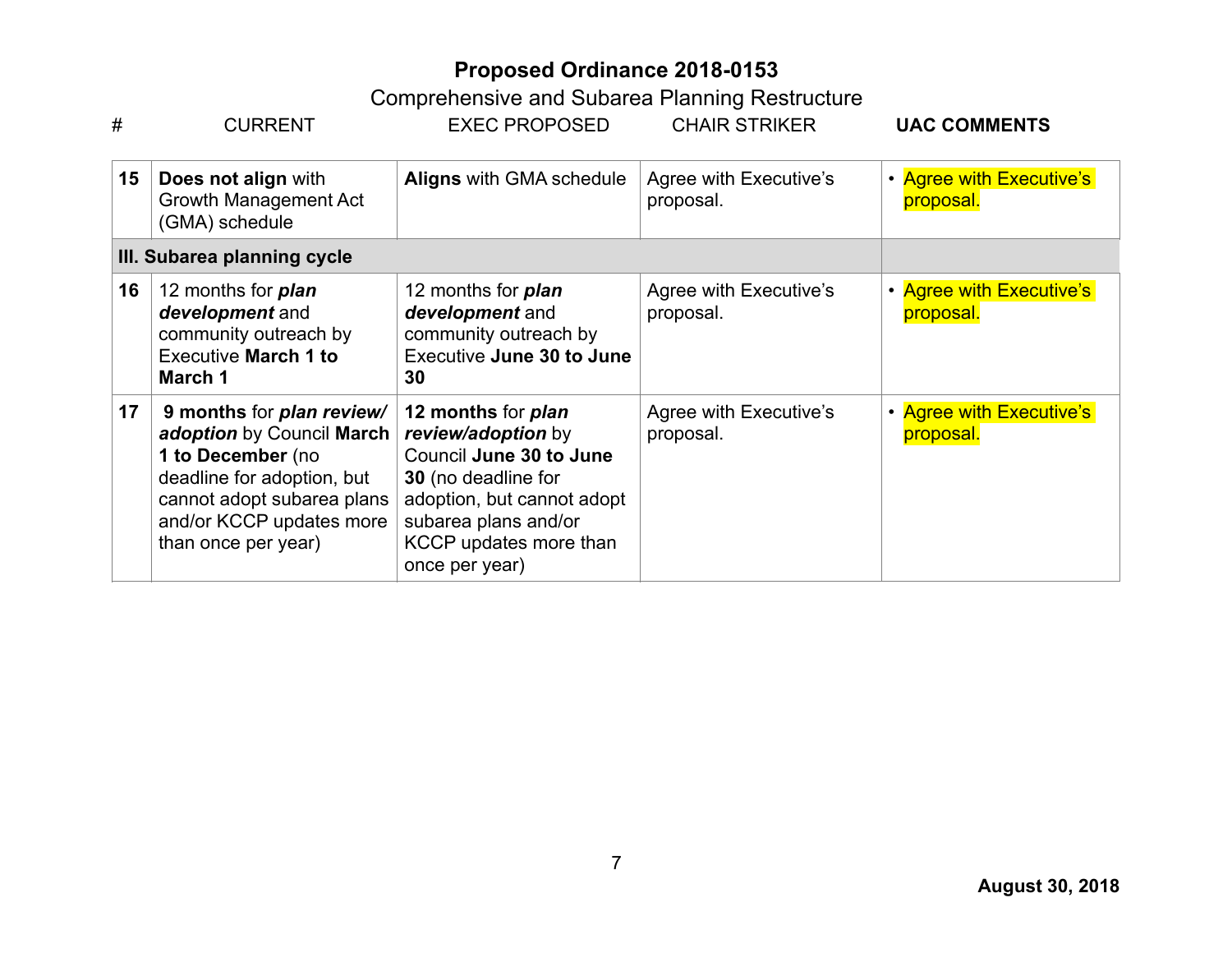| #                                | <b>CURRENT</b>                                                                                                                                 |  |                                                                                                                                    | <b>EXEC PROPOSED</b>                    |  | <b>CHAIR STRIKER</b>                                                                                                                                              | <b>UAC COMMENTS</b>                                                                                                                                                                                                                                                                                                                                            |
|----------------------------------|------------------------------------------------------------------------------------------------------------------------------------------------|--|------------------------------------------------------------------------------------------------------------------------------------|-----------------------------------------|--|-------------------------------------------------------------------------------------------------------------------------------------------------------------------|----------------------------------------------------------------------------------------------------------------------------------------------------------------------------------------------------------------------------------------------------------------------------------------------------------------------------------------------------------------|
| 18                               | Subarea plans are<br>developed/adopted while<br>major KCCP updates are<br>developed by the Executive<br>and reviewed/adopted by<br>the Council |  | Subarea plans are not<br>developed/adopted while<br>major KCCP updates are<br>developed/adopted<br>(extends the planning<br>cycle) |                                         |  | Agree with Executive's<br>proposal + add that<br>substantive amendments<br>to subarea plans are<br>allowed during annual<br>updates to address<br>emergent needs. | • Agree with Executive's<br>proposal + add that<br>amendments to<br>subarea plans are<br>allowed during annual<br>updates only to<br>address critical needs,<br>as long as full legal<br>notice is provided to<br>communities to be<br>affected by<br>amendments and local<br>meetings are<br>convened, so that<br>meaningful<br>participation is<br>possible. |
| IV. Subarea planning geographies |                                                                                                                                                |  |                                                                                                                                    |                                         |  |                                                                                                                                                                   |                                                                                                                                                                                                                                                                                                                                                                |
| 19                               | All six "rural"<br><b>Community Service</b><br>Areas (CSAs) will<br>receive planning each<br>subarea planning<br>cycle                         |  | Same as current                                                                                                                    | Agree with<br>Executive'<br>s proposal. |  | • Agree with Executive's proposal.                                                                                                                                |                                                                                                                                                                                                                                                                                                                                                                |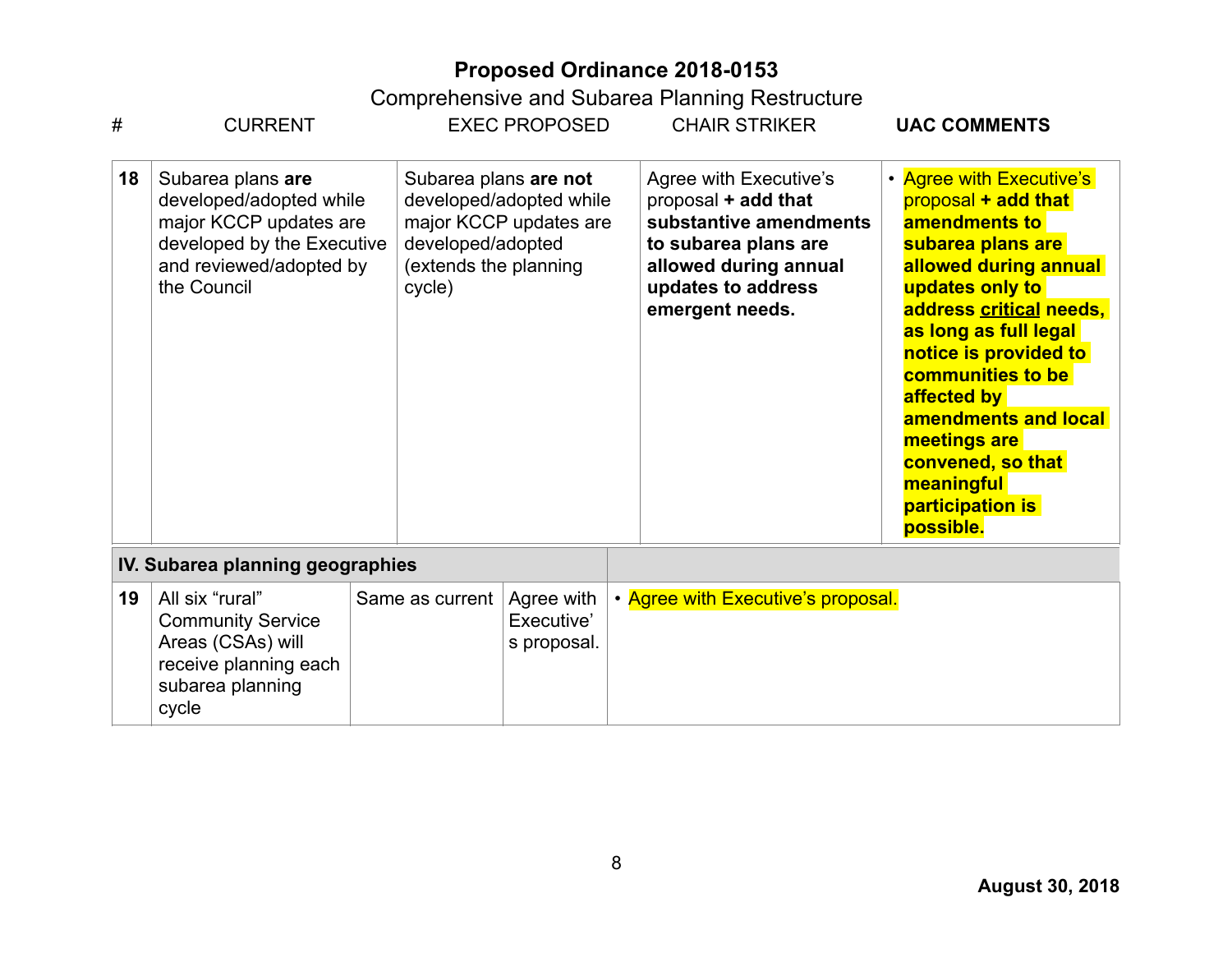| #  | <b>CURRENT</b>                                                                                                                                                                                                 |                                                                                                                                                                                                                                                                                                                                       | <b>EXEC PROPOSED</b>                    | <b>CHAIR STRIKER</b>               | <b>UAC COMMENTS</b> |
|----|----------------------------------------------------------------------------------------------------------------------------------------------------------------------------------------------------------------|---------------------------------------------------------------------------------------------------------------------------------------------------------------------------------------------------------------------------------------------------------------------------------------------------------------------------------------|-----------------------------------------|------------------------------------|---------------------|
| 20 | Three out of the five<br>major Potential<br><b>Annexation Areas</b><br>(PAAs) in the West<br>King County CSA will<br>receive planning each<br>subarea planning<br>cycle                                        | All five major<br>PAAs in the<br>West King<br>County CSA will<br>receive planning<br>each subarea<br>planning cycle                                                                                                                                                                                                                   | Agree with<br>Executive'<br>s proposal. | • Agree with Executive's proposal. |                     |
| 21 | Planning for Skyway-<br><b>West Hill PAA and</b><br><b>North Highline PAA</b><br>occurs at the same<br>time (transmittal of<br>both subarea plans in<br>2018 and adoption of<br>both subarea plans in<br>2018) | Planning for<br>Skyway-West<br>Hill PAA and<br>North Highline<br>PAA occurs at<br>different times:<br><b>Skyway-West</b><br><b>Hill PAA</b><br>subarea plan<br>transmittal in<br><b>2019 and</b><br>adoption in<br>$2020$ ; and<br><b>North Highline</b><br><b>PAA</b> subarea<br>plan transmittal<br>in 2020 and<br>adoption in 2021 | Agree with<br>Executive'<br>s proposal. | • Agree with Executive's proposal. |                     |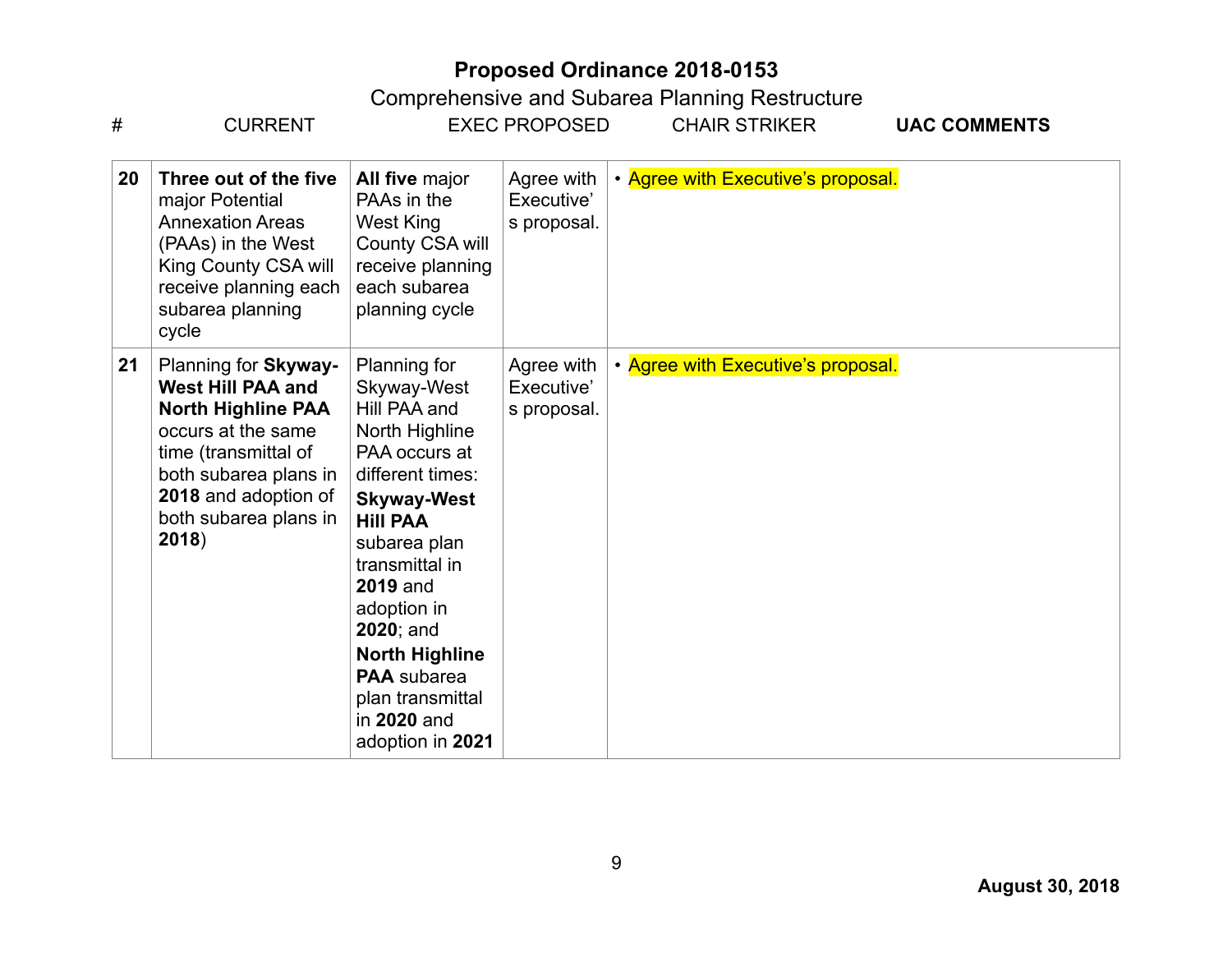| #       | <b>CURRENT</b>                                                                                                                                                                                                                                                                                                                                                                                                                                                                    |                                                                                                       | <b>EXEC PROPOSED</b>                    | <b>Comprendition</b> of and Caparca Flammig Restractors<br><b>CHAIR STRIKER</b>                                                                                                                                                                                                                                                                                                                                                                                                                                                                                                          | <b>UAC COMMENTS</b>                                                                                                                                                                                                                                                                                                                                                                                                                                                                                                                                                                                                                                                                                                                                                                                                                                                                                                                                                                                                                                                                                                                                                                                                                                                                                                                                                                                                                                                     |
|---------|-----------------------------------------------------------------------------------------------------------------------------------------------------------------------------------------------------------------------------------------------------------------------------------------------------------------------------------------------------------------------------------------------------------------------------------------------------------------------------------|-------------------------------------------------------------------------------------------------------|-----------------------------------------|------------------------------------------------------------------------------------------------------------------------------------------------------------------------------------------------------------------------------------------------------------------------------------------------------------------------------------------------------------------------------------------------------------------------------------------------------------------------------------------------------------------------------------------------------------------------------------------|-------------------------------------------------------------------------------------------------------------------------------------------------------------------------------------------------------------------------------------------------------------------------------------------------------------------------------------------------------------------------------------------------------------------------------------------------------------------------------------------------------------------------------------------------------------------------------------------------------------------------------------------------------------------------------------------------------------------------------------------------------------------------------------------------------------------------------------------------------------------------------------------------------------------------------------------------------------------------------------------------------------------------------------------------------------------------------------------------------------------------------------------------------------------------------------------------------------------------------------------------------------------------------------------------------------------------------------------------------------------------------------------------------------------------------------------------------------------------|
| $22 \,$ | Order of subarea plan<br>development and<br>adoption:<br>1. $V$ as hon-<br>Maury Island<br><b>CSA</b><br>2. Skyway-West<br><b>Hill PAA</b><br>3. North<br><b>Highline PAA</b><br>4. Snoqualmie<br>Valley/NE<br>King County<br><b>CSA</b><br>5. Greater<br>Maple Valley/<br>Cedar River<br><b>CSA</b><br>6. Fairwood<br><b>PAA</b><br>7. Bear Creek/<br>Sammamish<br><b>CSA</b><br>8. Southeast<br>King County<br><b>CSA</b><br>9. Four Creeks/<br>Tiger<br>Mountain<br><b>CSA</b> | Same as<br>current, plus<br>10. E a s t<br>Renton<br><b>PAA</b><br>11. Federal<br>W a y<br><b>PAA</b> | Agree with<br>Executive'<br>s proposal. | and the ability to address needs in a timely manner.<br><b>Capacity (buildable lands/jobs/concurrencies)</b><br>accommodated<br>changes can address equity and social justice<br>imbalances between the planning areas<br><b>Relative development pressures</b><br>The development boom-bust cycle is faster than the<br>complete as possible. To these ends we recommend:<br>spearhead advance preparation in the subareas.<br>various other planning documents (CIP, TNR,<br><b>Concurrency, etc.) and their attendant processes.</b><br>minimal support and guidance of County staff. | • Do not agree with either Exec. or Chair Striker proposals.<br>The order of Subarea Plans needs to be based on consistent<br>and relevant criteria to ensure best stewardship of resources<br>Suggested criteria include (but should not be limited to):<br><b>Availability of funds to correct existing infrastructure</b><br>deficits so land-use/zoning changes can be adequately<br>The need and opportunity that land use and zoning<br>proposed subarea planning cycle. This means development<br>and land-use decisions will happen in a planning vacuum.<br>Communities don't want to continue to bear the brunt of the<br>resulting negative impacts. Communities are, however, eager<br>to prepare as well and as fast as they can so when subarea<br>planning finally comes up, they are best prepared to engage<br>with County staff meaningfully and productively as possible.<br>This would ensure the official plans are as thorough and<br>King County establish a volunteer citizen commission to<br><b>Citizen Commissions lead efforts to engage communities</b><br>to become familiar with KCCP, land use, zoning, and the<br><b>Communities begin the conversations about their vision</b><br>for their subarea plans, determining their current needs,<br>and their future vision within the scope defined in the<br><b>Executive's proposal for the subarea planning—with</b><br><b>Citizens must be deeply engaged in the Subarea Planning</b> |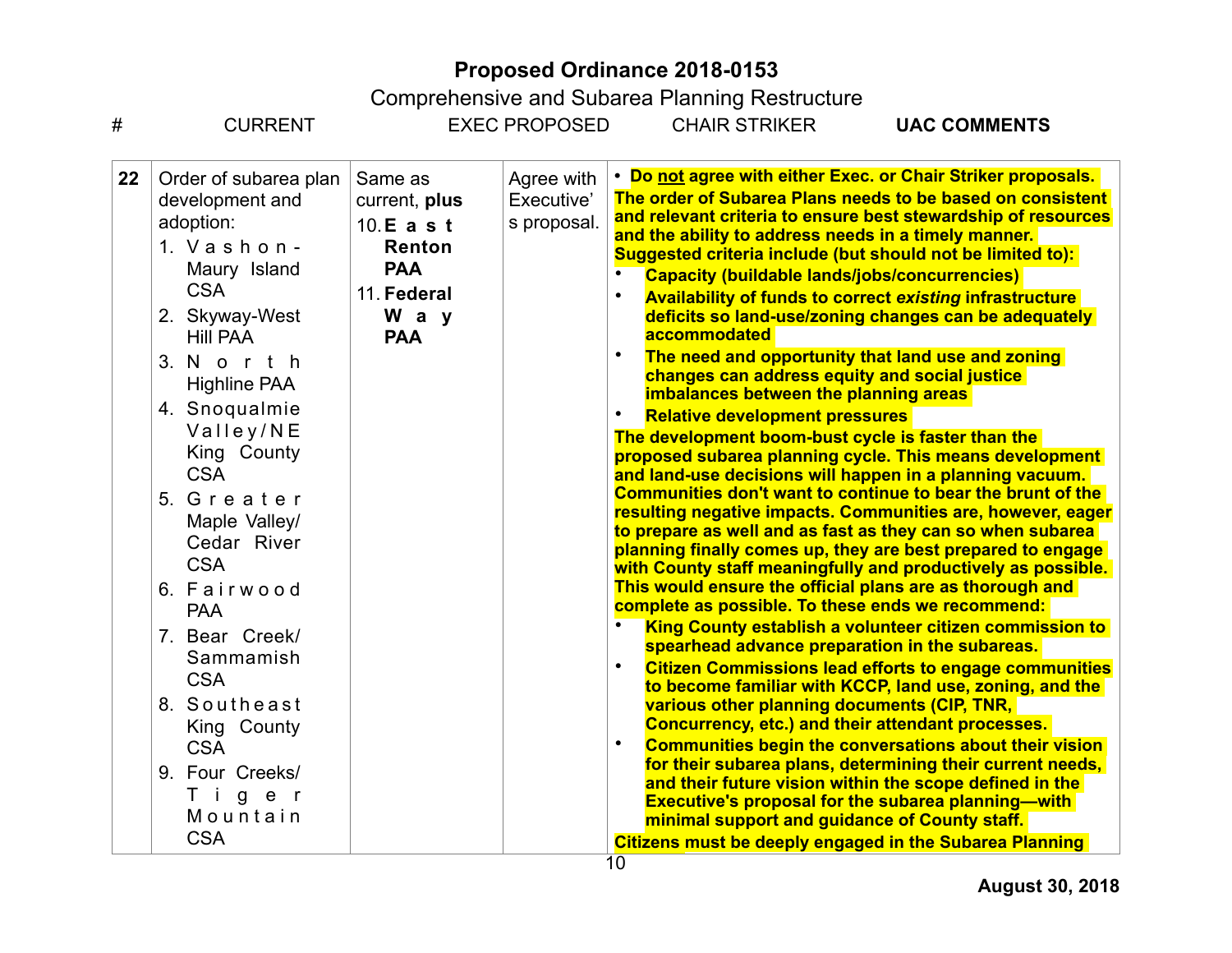Comprehensive and Subarea Planning Restructure

# CURRENT EXEC PROPOSED CHAIR STRIKER **UAC COMMENTS** 

|    | V. Subarea planning timelines                                                                                                                                                                                                                                                                                                                                                                                                                                                                   |                                                                                                                                                                                                                                                                                                                                                                                                                                                                                                                                                                                                                                                    |                                                                                                                                                                                                                                                                                                                               |                                                                                                                                                                                                                                                                                                                                         |
|----|-------------------------------------------------------------------------------------------------------------------------------------------------------------------------------------------------------------------------------------------------------------------------------------------------------------------------------------------------------------------------------------------------------------------------------------------------------------------------------------------------|----------------------------------------------------------------------------------------------------------------------------------------------------------------------------------------------------------------------------------------------------------------------------------------------------------------------------------------------------------------------------------------------------------------------------------------------------------------------------------------------------------------------------------------------------------------------------------------------------------------------------------------------------|-------------------------------------------------------------------------------------------------------------------------------------------------------------------------------------------------------------------------------------------------------------------------------------------------------------------------------|-----------------------------------------------------------------------------------------------------------------------------------------------------------------------------------------------------------------------------------------------------------------------------------------------------------------------------------------|
| 23 | Devel-opment<br>Geography<br><b>Adopt-ion</b><br>Skyway-West Hill PAA +<br>North Highline<br><b>PAA</b><br>2017-18<br>2018<br>Snoqualmie Valley/NE King County<br>CSA 2018-19<br>2019<br>Major KCCP Update +<br>Greater Maple Valley/Cedar River<br>CSA 2019-20<br>2020<br>Fairwood<br>2020-21<br>2021<br><b>PAA</b><br>Bear Creek/Sammamish CSA<br>2021-22<br>2022<br>Southeast King County CSA<br>2022-23<br>2023<br>Major KCCP Update +<br>Four Creeks/Tiger Mountain CSA<br>2023-24<br>2024 | Devel-opment<br>Geography<br><b>Adopt-ion</b><br>Skyway-West Hill PAA<br>2018-19<br>2019-20<br>North Highline<br>2020-21<br>2019-20<br><b>PAA</b><br>Snoqualmie Valley/NE King County<br>CSA 2020-21<br>2021-22<br>Major KCCP Update 2021-22<br>2022-23<br>Greater Maple Valley/Cedar River<br>CSA 2022-23<br>2023-24<br>Fairwood<br>2023-24<br>2024-25<br>PAA<br>Bear Creek/Sammamish CSA<br>2024-25<br>2025-26<br>Southeast King County CSA 2025-26<br>2026-27<br>Four Creeks/Tiger Mountain CSA<br>2026-27<br>2027-28<br>East Renton<br>2028-29<br>PAA 2027-28<br>Federal Way<br>PAA 2028-29<br>2029-30<br>Major KCCP Update 2029-30<br>2030-31 | Agree with<br>Executive's<br>proposal +<br>following<br>completion of first<br>13-year planning<br>cycle, add<br>direction to review<br>the schedule for<br>future updates of<br>subarea plans as<br>part of the 2031<br><b>KCCP update,</b><br>including<br>evaluating<br>updating more<br>than one plan in a<br>given year. | • Do not agree<br>with either<br><b>Executive or</b><br><b>Chair Striker</b><br>proposals.<br>We recommend<br>that all ten<br><b>Subarea Plans</b><br><b>identified be</b><br>completed by<br>the next KCCP<br><b>Major Update</b><br>in 2024, with<br>possibly two<br>completed per<br>year in 2019,<br>2020, 2021,<br>2022, and 2023. |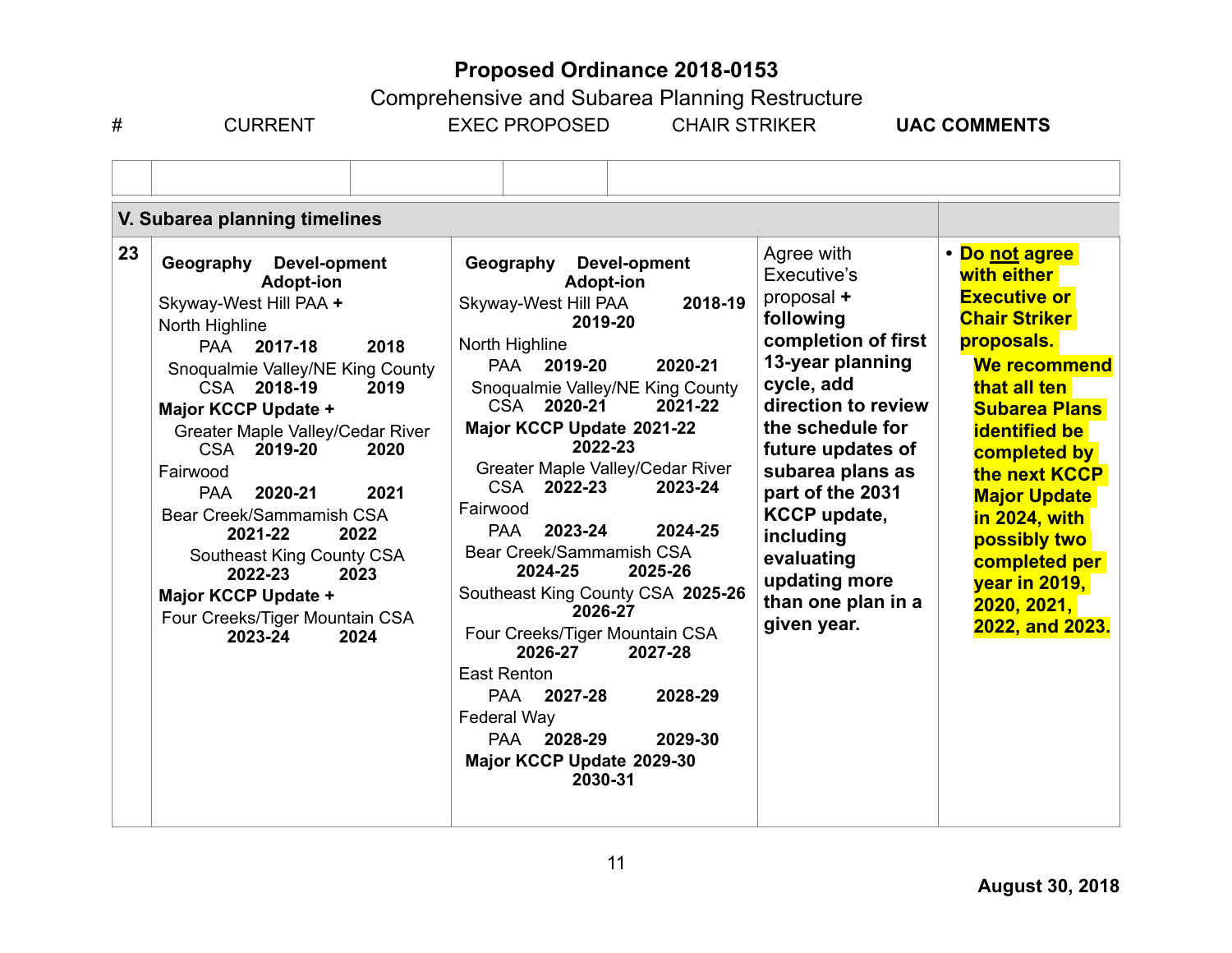Comprehensive and Subarea Planning Restructure

# CURRENT EXEC PROPOSED CHAIR STRIKER **UAC COMMENTS** 

| VI. Scope of subarea plans |                                                                                                                                                                                                                                                                                                                                         |                                                                                                                                                                                                                                                                                                                                           |                                        |                                                 |
|----------------------------|-----------------------------------------------------------------------------------------------------------------------------------------------------------------------------------------------------------------------------------------------------------------------------------------------------------------------------------------|-------------------------------------------------------------------------------------------------------------------------------------------------------------------------------------------------------------------------------------------------------------------------------------------------------------------------------------------|----------------------------------------|-------------------------------------------------|
| 24                         | <b>Broad</b><br>Is a more robust plan specific<br>to the subarea, which creates<br>new policy direction<br>Addresses local issues across<br>$\bullet$<br>all comprehensive planning<br>policy areas<br>Potential for many new,<br>subarea-specific policies<br>Implementation matrix<br>primarily driven by policies in<br>subarea plan | <b>Limited</b><br>Primarily an evaluation and<br>implementation of existing<br>KCCP policy direction specific<br>to this geography<br>Local land use focus<br>Focused new, subarea-specific<br>policies<br>Implementation matrix reflects<br>٠<br>prioritized community goals<br>within the context of the KCCP<br>and King County Budget | Agree with<br>Executive's<br>proposal. | • Agree with<br><b>Executive's</b><br>proposal. |
|                            | <b>VII. Executive staffing</b>                                                                                                                                                                                                                                                                                                          |                                                                                                                                                                                                                                                                                                                                           |                                        |                                                 |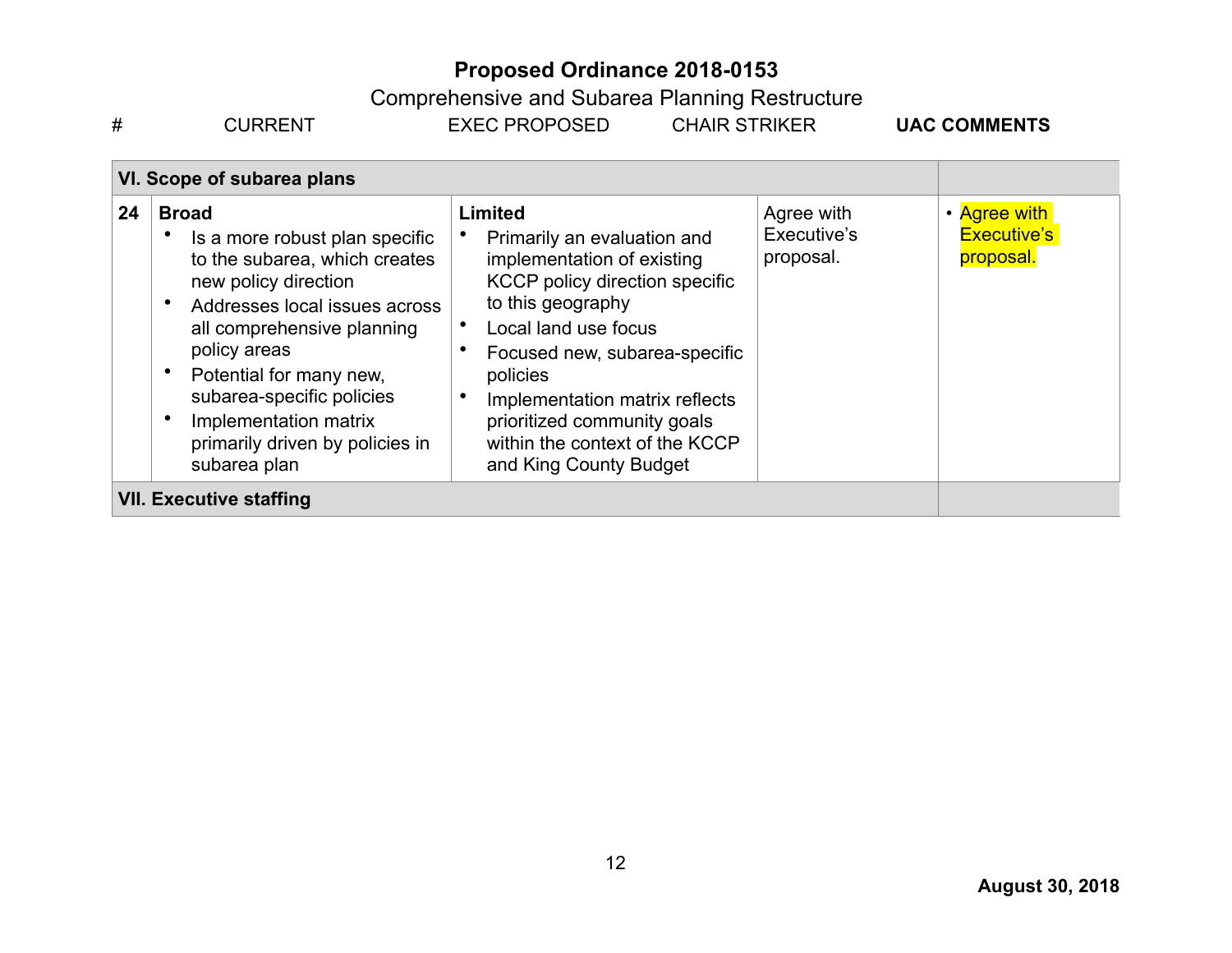| #  | <b>CURRENT</b>                                                                                                                                                                                                                | <b>EXEC PROPOSED</b> | <b>CHAIR STRIKER</b>                                                                                                                                                                                                                                                                              | <b>UAC COMMENTS</b>                     |
|----|-------------------------------------------------------------------------------------------------------------------------------------------------------------------------------------------------------------------------------|----------------------|---------------------------------------------------------------------------------------------------------------------------------------------------------------------------------------------------------------------------------------------------------------------------------------------------|-----------------------------------------|
| 25 | Code requires the Office of<br>Performance, Strategy and<br><b>Budget (PSB)</b> to be lead in<br>developing comprehensive plans<br>in coordination with Department of<br><b>Permitting and Environmental</b><br>Review (DPER) | Same as current      | Agree with<br>Executive's<br>proposal + add<br>language in code<br>and KCCP re:<br>requiring<br>providing public<br>review drafts to<br>the public and the<br><b>Council (which are</b><br>currently used in<br>practice, but there<br>are not any<br>definitions /<br>parameters about<br>them). | • Agree with Chair<br>Striker proposal. |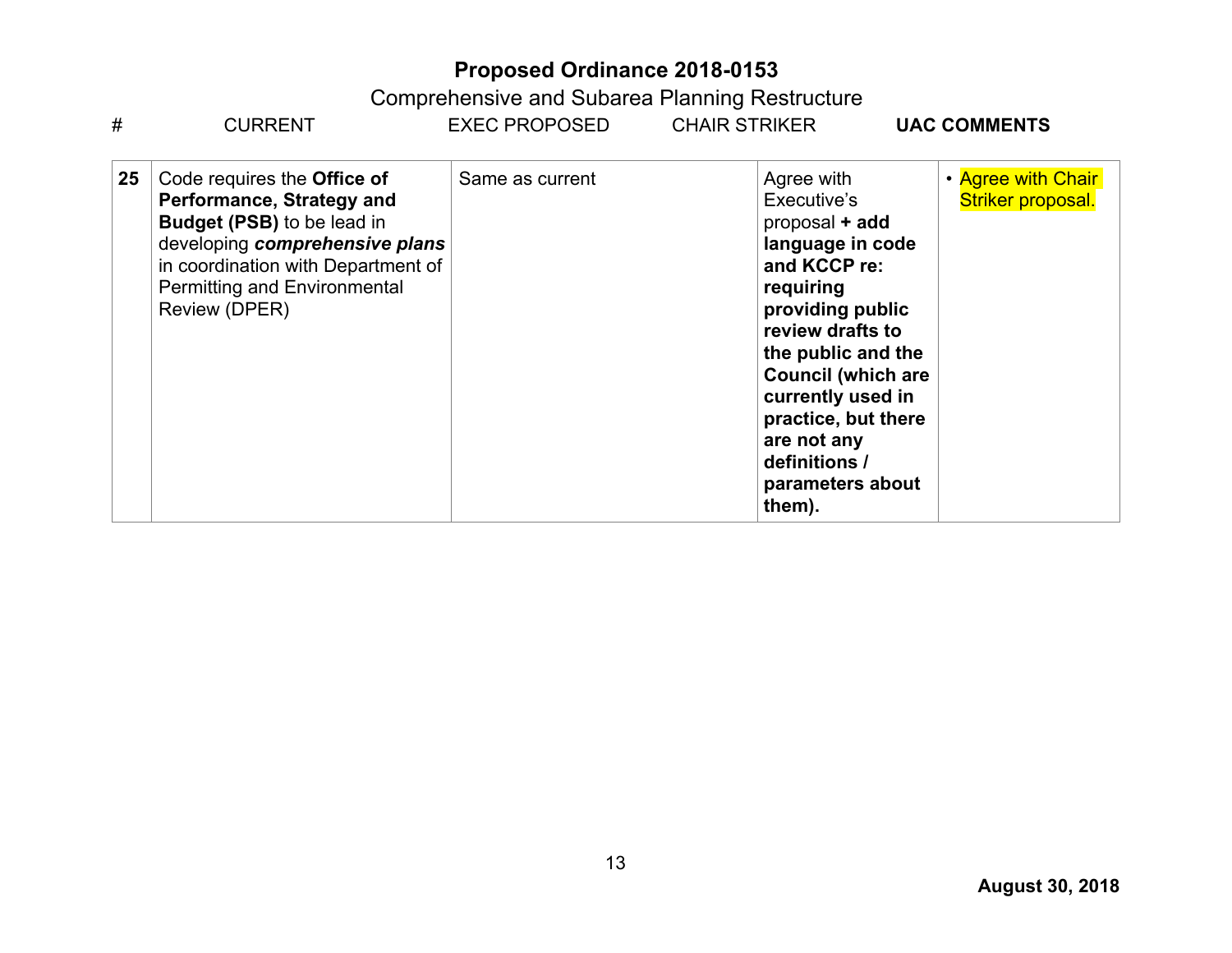| #  | <b>CURRENT</b>                                                                                                                    | <b>EXEC PROPOSED</b> | <b>CHAIR STRIKER</b>                                                                                                                                                                                                                                                                                                                                                                                                                                                                                                                                                   | <b>UAC COMMENTS</b>                                                                                                                                                                                                                                                                                                                                           |
|----|-----------------------------------------------------------------------------------------------------------------------------------|----------------------|------------------------------------------------------------------------------------------------------------------------------------------------------------------------------------------------------------------------------------------------------------------------------------------------------------------------------------------------------------------------------------------------------------------------------------------------------------------------------------------------------------------------------------------------------------------------|---------------------------------------------------------------------------------------------------------------------------------------------------------------------------------------------------------------------------------------------------------------------------------------------------------------------------------------------------------------|
| 26 | Code and Motion 14341<br>requires DPER to be lead<br>in developing subarea<br>plans in coordination and<br>collaboration with PSB | Same as current      | Agree with<br>Executive's proposal<br>٠<br><b>Add language</b><br>that gives<br>direction on<br>involving<br>Councilmember<br>offices in<br>subarea plan<br>development;<br><b>Clarifying in the</b><br><b>KCCP that</b><br><b>DPER</b> is lead on<br>subarea plan<br>development<br>(consistent with<br>existing code<br>language); and<br>Add language in<br>code and KCCP<br>re: requiring<br>providing public<br>review drafts to<br>the public and<br>the Council<br>(which are<br>currently used<br>in practice, but<br>there are not<br>any definitions /<br>14 | • Agree with Chair Striker proposal,<br>except that Executive Office of<br><b>Performance, Strategy and</b><br><b>Budget (PSB) should lead</b><br>subarea plan development with<br>support from the new Dept. of<br><b>Local Services, DNRP, etc.</b><br>(apparently, this could require a<br>change to existing code<br>language).<br><b>August 30, 2018</b> |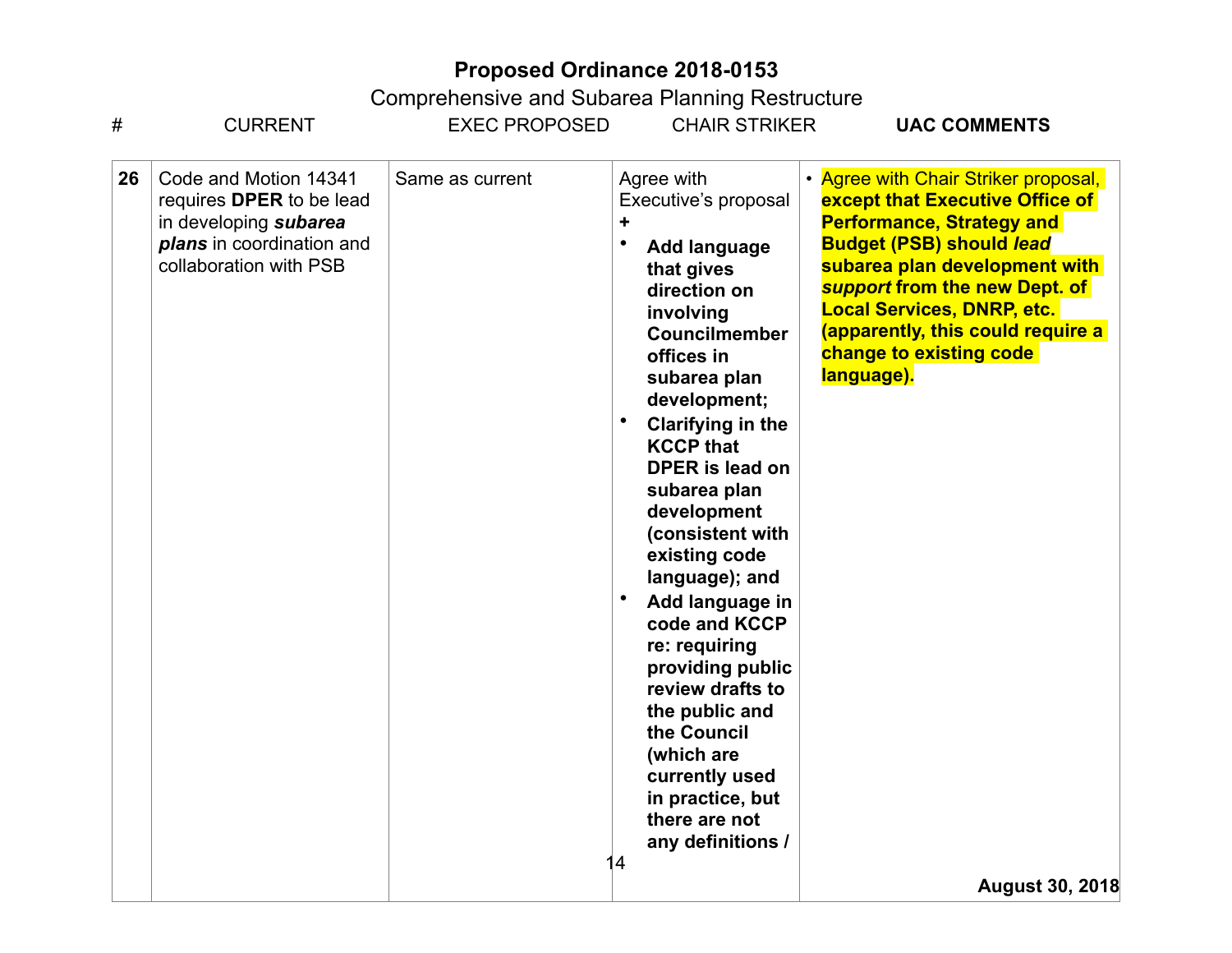| #  | <b>CURRENT</b>                        | <b>EXEC PROPOSED</b>              | <b>CHAIR STRIKER</b>                                                                                                                                          | <b>UAC COMMENTS</b>                                                                                                                                                                                                                                                                                                                                                                                                                                                                                                                                                                                                                                                                                                                                                                                                                                                                                                                                         |
|----|---------------------------------------|-----------------------------------|---------------------------------------------------------------------------------------------------------------------------------------------------------------|-------------------------------------------------------------------------------------------------------------------------------------------------------------------------------------------------------------------------------------------------------------------------------------------------------------------------------------------------------------------------------------------------------------------------------------------------------------------------------------------------------------------------------------------------------------------------------------------------------------------------------------------------------------------------------------------------------------------------------------------------------------------------------------------------------------------------------------------------------------------------------------------------------------------------------------------------------------|
| 27 | One subarea planner in<br><b>DPER</b> | Three subarea planners<br>in DPER | Agree with<br>Executive's proposal<br>add language re:<br>intent to evaluate<br>subarea plan<br>staffing and<br>process via a<br>future performance<br>audit. | • Agree with Chair Striker proposal,<br>except that the three subarea<br>planners would reside in the<br><b>Executive Office of</b><br><b>Performance, Strategy and</b><br><b>Budget (PSB). Also, add</b><br>additional contract or Term<br><b>Limited Temporary (TLT) staff to</b><br>assist FTE staff in this initial<br>planning cycle. There is<br>overwhelming interest in the<br><b>Communities and a huge</b><br>backlog of issues to be<br>addressed through planning.<br>This is a fundamental<br>responsibility of the local<br>jurisdiction - the Communities<br>have no other entity from which<br>to seek help. Contract and TLT<br>staff are much less expensive<br>than fully weighted FTEs. The<br>current and proposed FTEs will<br>be in place to oversee and build<br>this institutional knowledge<br>from the beginning, but the<br>contract/TLT staff will greatly<br>increase their capacity to<br>perform this vital responsibility. |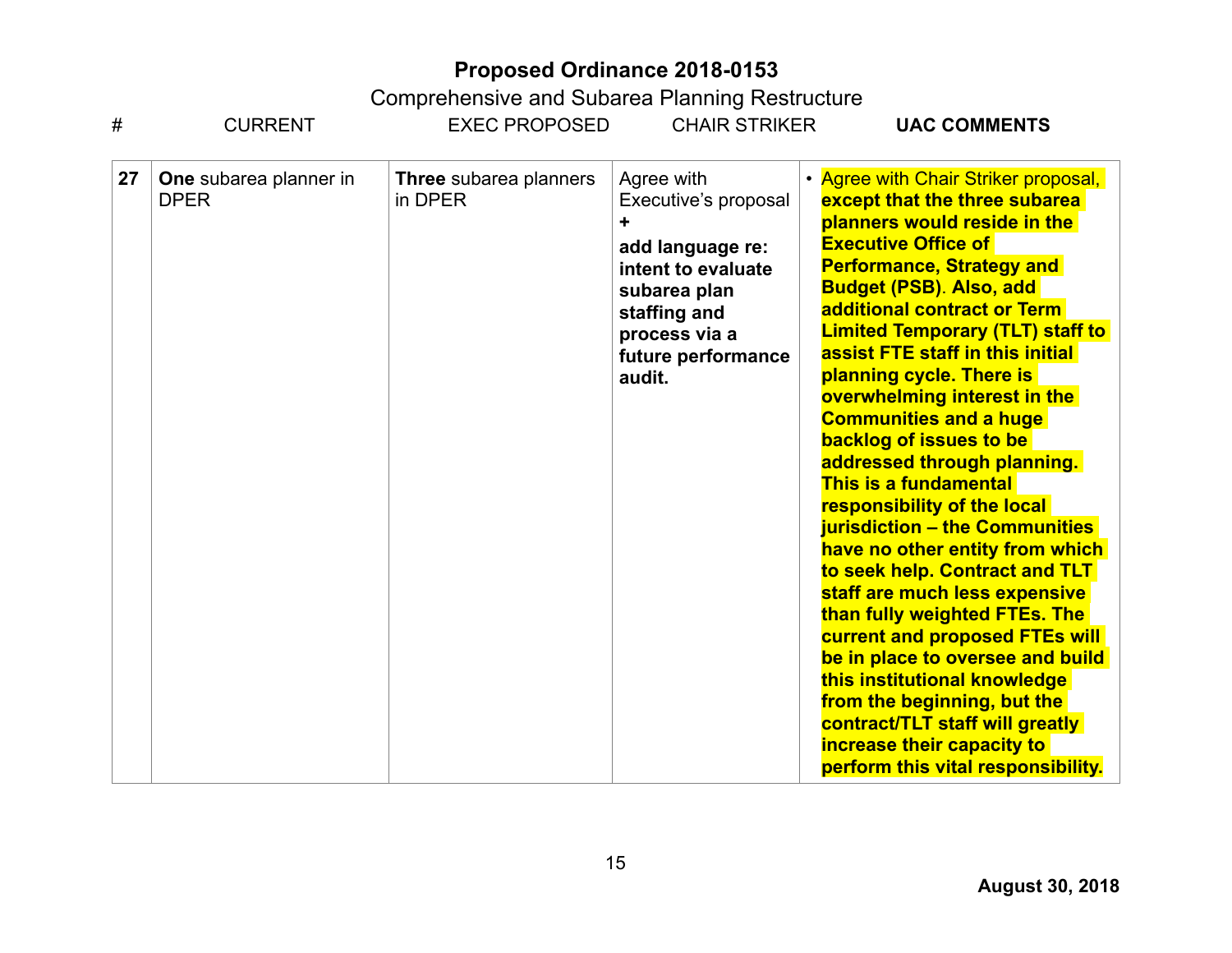| #  | <b>CURRENT</b>                                                                                                                                          | <b>EXEC PROPOSED</b>                                                                  | <b>CHAIR STRIKER</b>                                                                                                                                          | <b>UAC COMMENTS</b>                                                                                                                                                                                                                                   |
|----|---------------------------------------------------------------------------------------------------------------------------------------------------------|---------------------------------------------------------------------------------------|---------------------------------------------------------------------------------------------------------------------------------------------------------------|-------------------------------------------------------------------------------------------------------------------------------------------------------------------------------------------------------------------------------------------------------|
| 28 | One comprehensive<br>planning manager in PSB                                                                                                            | Same as current                                                                       | Agree with<br>Executive's<br>proposal.                                                                                                                        | • Agree with Executive's proposal.                                                                                                                                                                                                                    |
|    | <b>VIII. Workplan impacts</b>                                                                                                                           |                                                                                       |                                                                                                                                                               |                                                                                                                                                                                                                                                       |
|    | 2016 KCCP Workplan                                                                                                                                      |                                                                                       |                                                                                                                                                               |                                                                                                                                                                                                                                                       |
| 29 | Action 1: Initiation of the<br>CSA Subarea Planning<br>program<br>Transmit subarea plans<br>by March 1 the year<br>following the CSA's<br>planning year | Transmit subarea<br>plans at a time<br>consistent with the<br><b>King County Code</b> | Agree with<br>Executive's proposal<br>٠<br>Add code<br>reference; and<br><b>Clarify that</b><br><b>DPER</b> is the<br>lead on<br>developing<br>subarea plans. | • Agree with Chair Striker proposal,<br>except that Executive Office of<br><b>Performance, Strategy and</b><br><b>Budget (PSB) should lead</b><br>subarea plan development with<br>support from the new Dept. of<br><b>Local Services, DNRP, etc.</b> |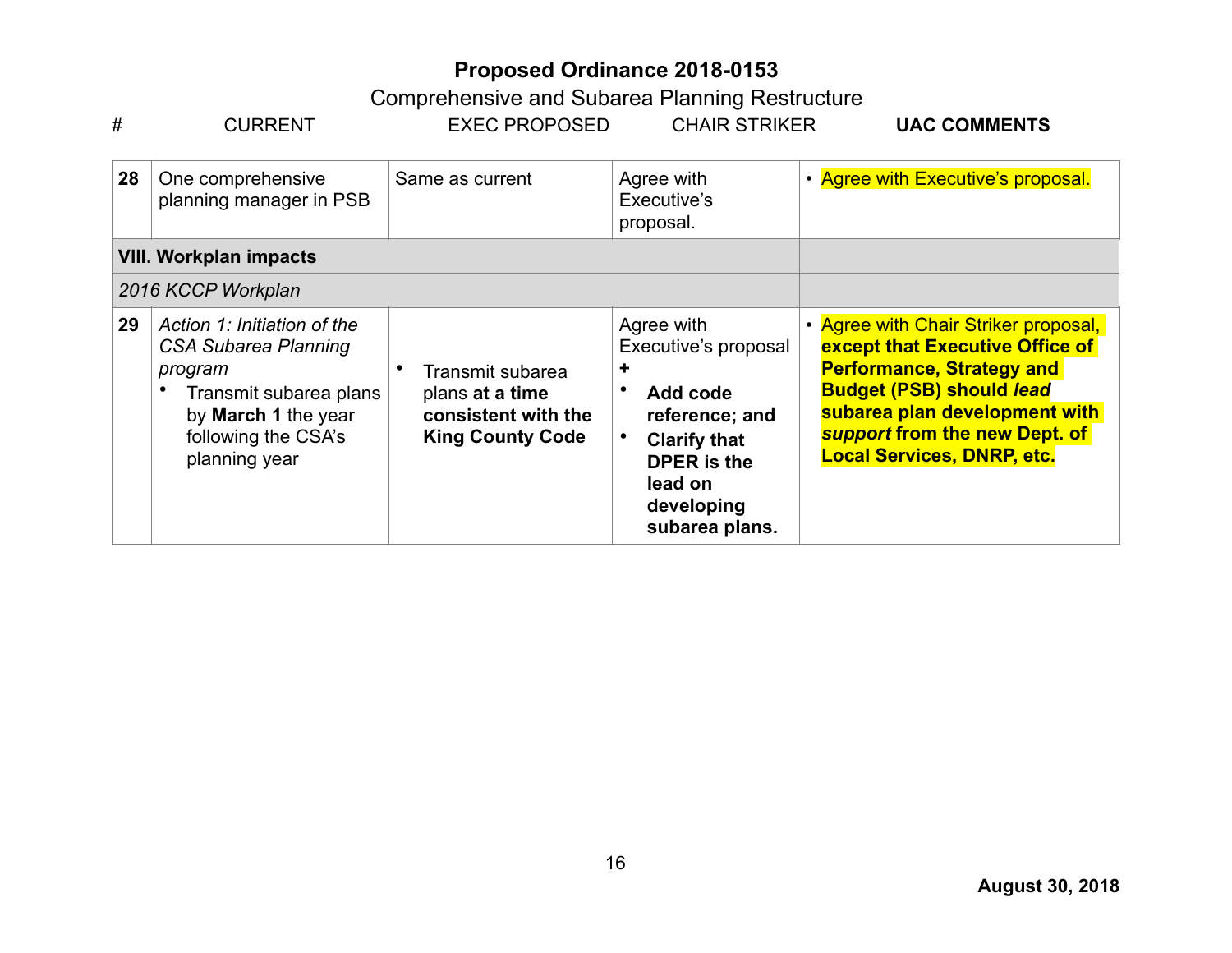| #  | <b>CURRENT</b>                                                                                                                                                                                                                                                                                                                                                                                                                     | <b>EXEC PROPOSED</b>                                                                                                                                                                                                                                                                                                                                                                                                         | <b>CHAIR STRIKER</b>                                                                                                                                                                                                                                                                                                                                                | <b>UAC COMMENTS</b>                                                                        |
|----|------------------------------------------------------------------------------------------------------------------------------------------------------------------------------------------------------------------------------------------------------------------------------------------------------------------------------------------------------------------------------------------------------------------------------------|------------------------------------------------------------------------------------------------------------------------------------------------------------------------------------------------------------------------------------------------------------------------------------------------------------------------------------------------------------------------------------------------------------------------------|---------------------------------------------------------------------------------------------------------------------------------------------------------------------------------------------------------------------------------------------------------------------------------------------------------------------------------------------------------------------|--------------------------------------------------------------------------------------------|
| 30 | Action 2: Develop a<br><b>Performance Measures</b><br>Program for the<br><b>Comprehensive Plan</b><br><b>Transmit initial</b><br><b>Performance Measures</b><br>Report by December 1,<br>2018 so as to inform<br>2019 Scope of Work for<br>the 2020 major KCCP<br>update                                                                                                                                                           | <b>Transmit initial Performance</b><br>Measures Report by March 1,<br>2021 so as to inform 2021 Scope<br>of Work for the 2023 major KCCP<br>update                                                                                                                                                                                                                                                                           | Agree with<br>Executive's<br>proposal.                                                                                                                                                                                                                                                                                                                              | • Agree with<br><b>Executive's proposal.</b>                                               |
| 31 | Action 3: Implement a<br><b>Transfer of Development</b><br><b>Rights (TDR)</b><br><b>Unincorporated Urban</b><br><b>Receiving Area Amenity</b><br><b>Funding Pilot Project</b><br>Transmit report on<br>results of the pilot project<br>by June 1, 2018 so as to<br>inform the 2019-2020<br><b>Biennial Budget</b><br>$\bullet$<br>Transmit any<br>recommended KCCP<br>and/or Code changes as<br>part of 2020 major KCCP<br>update | Transmit report on results of the<br>pilot project by June 1, 2018 so<br>as to inform the 2019-2020<br><b>Biennial Budget</b><br>Transmit any recommended<br>KCCP and/or Code changes as<br>part of 2023 major KCCP update<br>The Executive will work with<br>the Council to determine<br>whether any KCCP<br>amendments are appropriate<br>for inclusion in an annual<br>KCCP update prior to the 2023<br>major KCCP update | Agree with<br>Executive's<br>proposal. As part of<br>reviewing the<br>Executive's<br>proposed<br>restructure, the<br>Council worked with<br>the Executive<br>evaluate the timing<br>of potential KCCP<br>amendments.<br>Striker changes the<br>transmittal date back<br>to 2020 (as part of<br>the interim KCCP<br>update) with<br>agreement from the<br>Executive. | • Agree with<br><b>Executive's proposal</b><br>+ support the 2023<br>major KCCP<br>update. |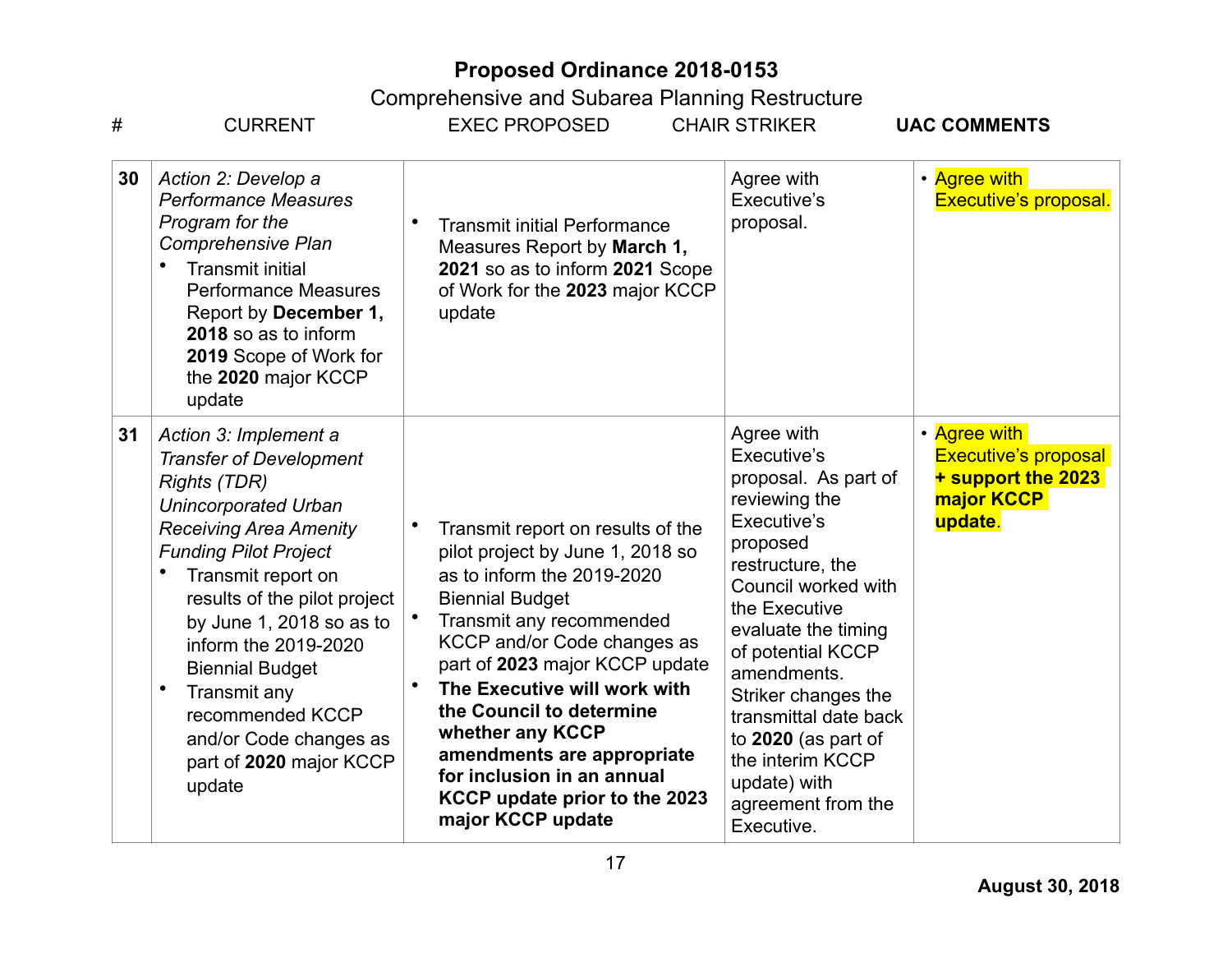| #  | <b>CURRENT</b>                                                                                                                                                                                | <b>EXEC PROPOSED</b>                                                                                                                                                                                                                                                                                                                                                  | <b>CHAIR STRIKER</b>                                                                                                                                                                                                                                                                                                                                                            | <b>UAC COMMENTS</b>                                                                           |
|----|-----------------------------------------------------------------------------------------------------------------------------------------------------------------------------------------------|-----------------------------------------------------------------------------------------------------------------------------------------------------------------------------------------------------------------------------------------------------------------------------------------------------------------------------------------------------------------------|---------------------------------------------------------------------------------------------------------------------------------------------------------------------------------------------------------------------------------------------------------------------------------------------------------------------------------------------------------------------------------|-----------------------------------------------------------------------------------------------|
| 32 | Action 4: TDR Program Review<br>Transmit annual TDR activity report<br>by December 1<br>Transmit study results and KCCP<br>$\bullet$<br>and/or Code changes by December<br>1,2018             | <b>Transmit annual TDR</b><br>activity report by<br>December 1<br>Transmit study results and<br><b>KCCP and/or Code</b><br>changes by December 1,<br>2018<br>The Executive will work<br>with the Council to<br>determine whether any<br><b>KCCP</b> amendments are<br>appropriate for inclusion<br>in an annual KCCP<br>update prior to the 2023<br>major KCCP update | Agree with<br>Executive's<br>proposal. As part of<br>reviewing the<br>Executive's<br>proposed<br>restructure, the<br>Council worked with<br>the Executive<br>evaluate the timing<br>of potential KCCP<br>amendments.<br>Striker changes the<br>transmittal date to<br>June 30, 2019 (as<br>part of the 2020<br>interim KCCP<br>update) with<br>agreement from the<br>Executive. | • Agree with<br><b>Executive's</b><br>proposal +<br>support the 2023<br>major KCCP<br>update. |
| 33 | Action 5: Review 2016 King County<br>Comprehensive Plan Implementation<br><b>Needs</b><br>Transmit implementation report by<br>July 31, 2017<br>Transmit Code changes by<br>December 31, 2019 | Same as current                                                                                                                                                                                                                                                                                                                                                       | Agree with<br>Executive's<br>proposal.                                                                                                                                                                                                                                                                                                                                          | • Agree with<br><b>Executive's</b><br>proposal.                                               |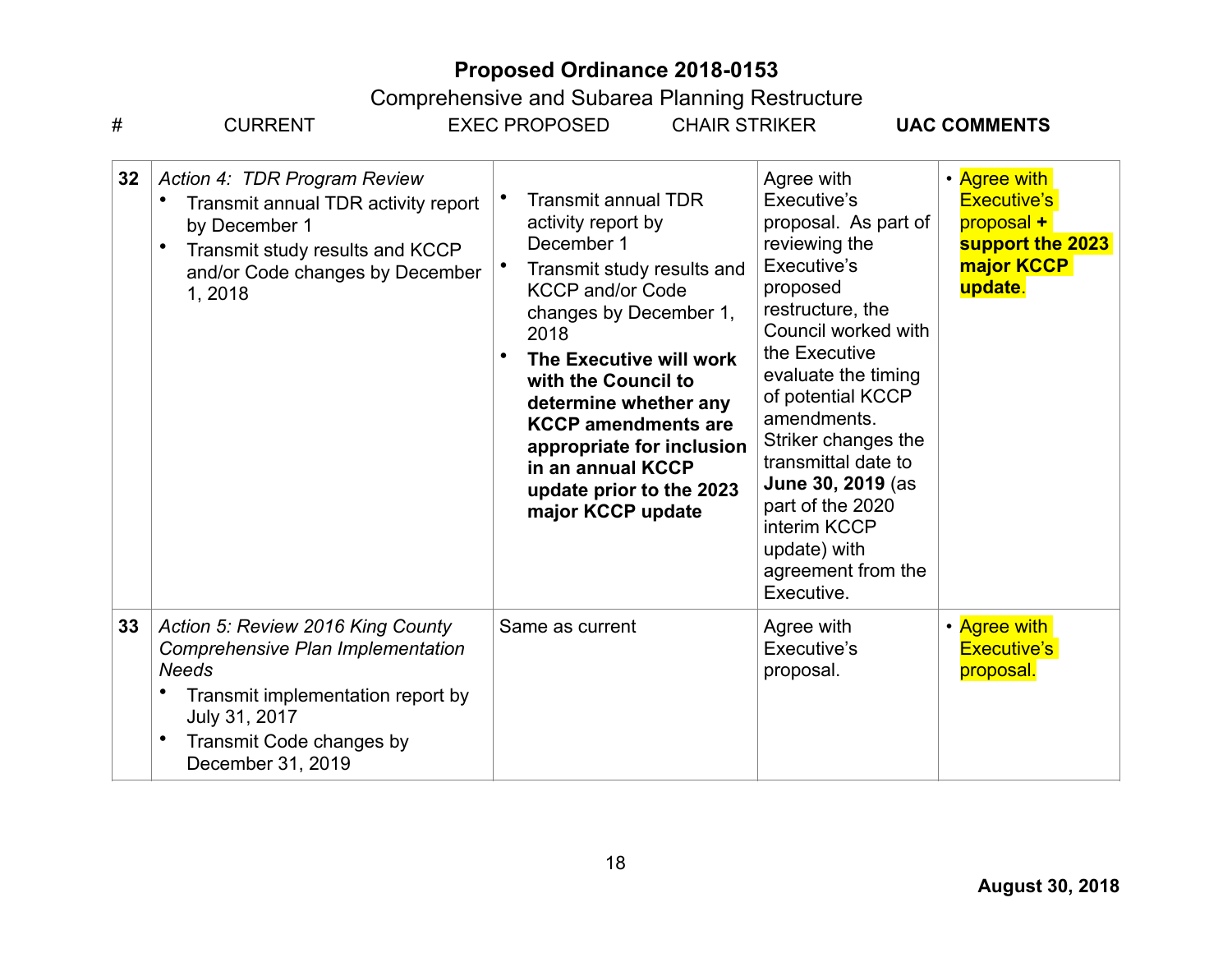| #               | <b>CURRENT</b>                                                                                                                                                                                                       | <b>CHAIR STRIKER</b><br><b>EXEC PROPOSED</b>                                                                                                                                                                                                                                                                                                                                                    |                                                                                                                                                                                                                                                                                                                                                                                                                                                                   | <b>UAC COMMENTS</b>                                                                                   |
|-----------------|----------------------------------------------------------------------------------------------------------------------------------------------------------------------------------------------------------------------|-------------------------------------------------------------------------------------------------------------------------------------------------------------------------------------------------------------------------------------------------------------------------------------------------------------------------------------------------------------------------------------------------|-------------------------------------------------------------------------------------------------------------------------------------------------------------------------------------------------------------------------------------------------------------------------------------------------------------------------------------------------------------------------------------------------------------------------------------------------------------------|-------------------------------------------------------------------------------------------------------|
| 34              | Action 6: Alternative Housing<br><b>Demonstration Project</b><br>Transmit demonstration project<br>ordinance by December 31,<br>2018<br>Transmit report and KCCP<br>٠<br>and/or Code changes by<br>December 31, 2020 | Transmit demonstration project<br>$\bullet$<br>ordinance by December 31,<br>2018<br>Transmit report and KCCP and/<br>$\bullet$<br>or Code changes by December<br>31, 2020<br>$\bullet$<br>The Executive will work with<br>the Council to determine<br>whether any KCCP<br>amendments are appropriate<br>for inclusion in an annual<br><b>KCCP</b> update prior to the<br>2023 major KCCP update | Agree with<br>Executive's<br>proposal. As part of<br>reviewing the<br>Executive's<br>proposed<br>restructure, the<br>Council worked with<br>the Executive<br>evaluate the timing<br>of potential KCCP<br>amendments.<br>Striker changes the<br>transmittal date for<br>the demonstration<br>project ordinance to<br>June 30, 2019 and<br>transmittal of the<br>report and<br>ordinance to<br>December 31,<br><b>2021</b> with<br>agreement from the<br>Executive. | • Agree with<br><b>Executive's</b><br>proposal +<br>supports the<br>2023 major<br><b>KCCP update.</b> |
| 35 <sub>5</sub> | <b>Action 7: Agricultural Related</b><br><b>Uses Zoning Code Updates</b><br>Transmit report and Code<br>changes by September 30,<br>2017                                                                             | Same as current (completed)                                                                                                                                                                                                                                                                                                                                                                     | Agree with<br>Executive's<br>proposal.                                                                                                                                                                                                                                                                                                                                                                                                                            | • Agree with<br><b>Executive's</b><br>proposal.                                                       |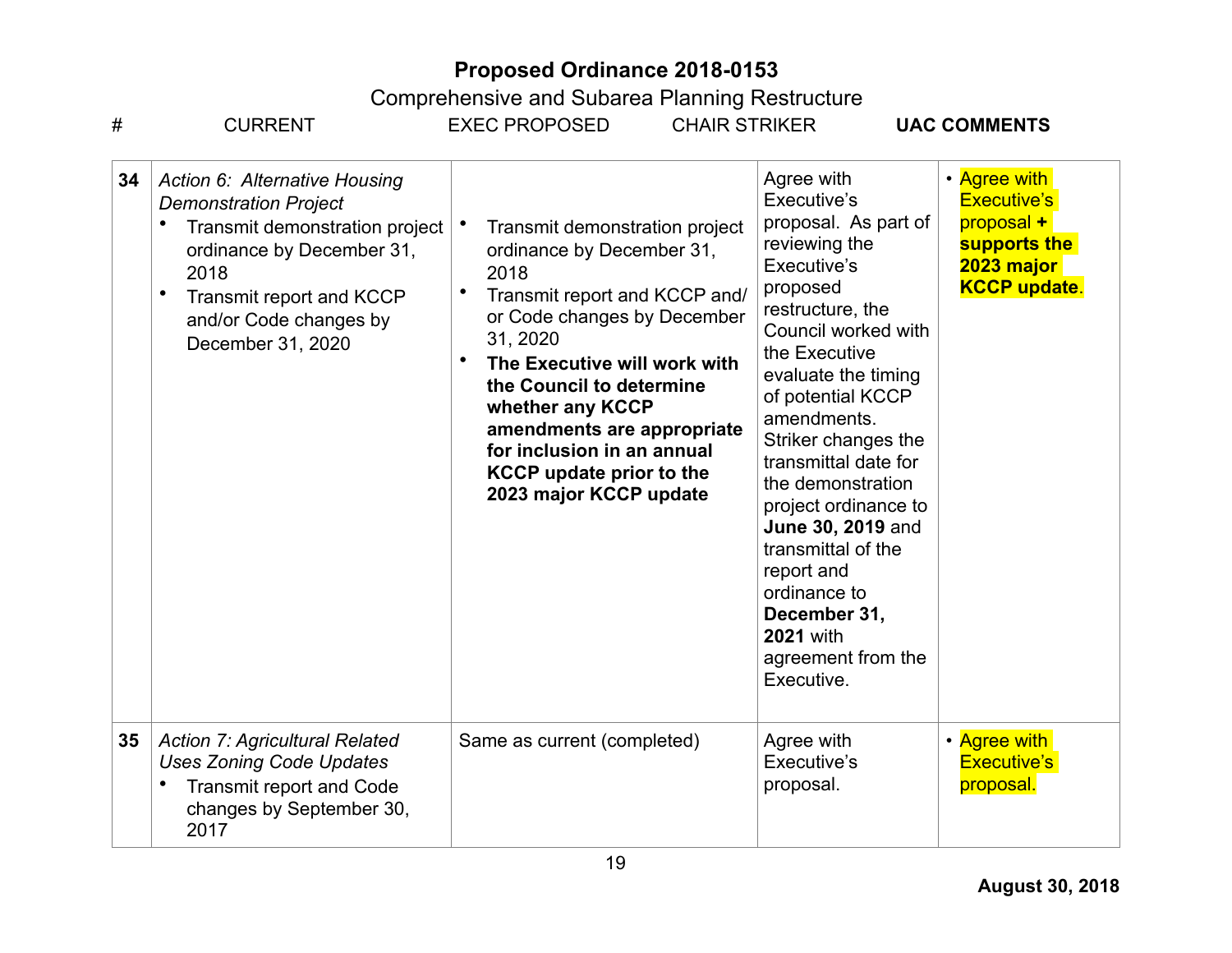| #  | <b>CURRENT</b>                                                                                                                    | <b>EXEC PROPOSED</b>                                                                                                                                                                                                                                                                          | <b>CHAIR STRIKER</b>                                                                                                                                                                                                                                                                                                                                                                                                                                                                                                                                                                                                   | <b>UAC COMMENTS</b>                                                                                                                                                                                                                                                                                                                                                                                   |
|----|-----------------------------------------------------------------------------------------------------------------------------------|-----------------------------------------------------------------------------------------------------------------------------------------------------------------------------------------------------------------------------------------------------------------------------------------------|------------------------------------------------------------------------------------------------------------------------------------------------------------------------------------------------------------------------------------------------------------------------------------------------------------------------------------------------------------------------------------------------------------------------------------------------------------------------------------------------------------------------------------------------------------------------------------------------------------------------|-------------------------------------------------------------------------------------------------------------------------------------------------------------------------------------------------------------------------------------------------------------------------------------------------------------------------------------------------------------------------------------------------------|
| 36 | Action 8: Cottage Housing<br><b>Regulations Review</b><br>Transmit report and KCCP<br>and/or Code changes by<br>December 31, 2018 | Transmit report and KCCP<br>and/or Code changes by<br>December 31, 2018<br>The Executive will work<br>with the Council to<br>determine whether any<br><b>KCCP</b> amendments are<br>appropriate for<br>inclusion in an annual<br><b>KCCP</b> update prior to<br>the 2023 major KCCP<br>update | Agree with Executive's<br>proposal. As part of<br>reviewing the Executive's<br>proposed restructure, the<br>Council worked with the<br>Executive evaluate the<br>timing of potential KCCP<br>amendments. Striker<br>changes the transmittal<br>date of any KCCP or<br>code changes to June<br>30, 2019 (as part of the<br>2020 interim KCCP<br>update) with agreement<br>from the Executive.<br>Add language to<br>include evaluation of:<br>1) encouraging close<br>proximity of garages to<br>housing, and 2)<br>encouraging a wide<br>variety of square<br>footages to address<br>various needs and<br>populations. | • Agree with Chair<br>Striker proposal,<br>but not the 2019<br>date, as we<br>support the 2023<br>major <b>KCCP</b><br>update.<br><b>• Further, Chair</b><br><b>Striker proposed</b><br>added language<br><b>reflects</b><br><b>Development</b><br><b>Standards that</b><br><b>belong in King</b><br><b>County Code.</b><br>They are not<br>policies and<br>should not be<br>included in the<br>KCCP. |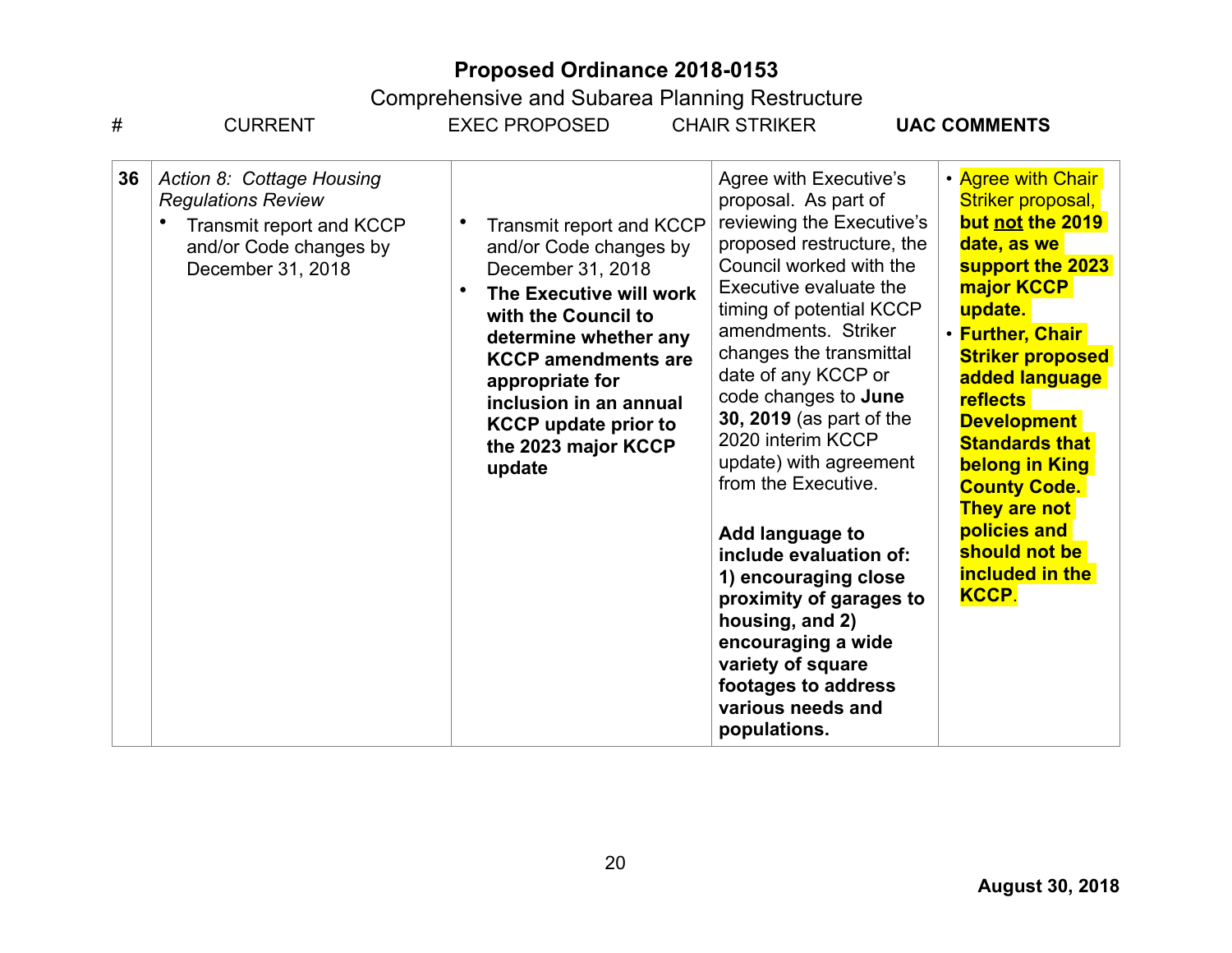|    | Comprenensive and Subarea Planning Restructure                                                                                                                                                                 |                                              |                                        |                                                 |
|----|----------------------------------------------------------------------------------------------------------------------------------------------------------------------------------------------------------------|----------------------------------------------|----------------------------------------|-------------------------------------------------|
| #  | <b>CURRENT</b>                                                                                                                                                                                                 | <b>EXEC PROPOSED</b><br><b>CHAIR STRIKER</b> |                                        | <b>UAC COMMENTS</b>                             |
| 37 | <b>Action 9: Carbon Neutral King</b><br><b>County Plan</b><br>Transmit progress report on<br>plan development by<br>December 31, 2017<br>Transmit plan and motion<br>adopting the plan by February<br>28, 2019 | Same as current                              | Agree with<br>Executive's<br>proposal. | • Agree with<br><b>Executive's</b><br>proposal. |
| 38 | Action 10: Green Building<br><b>Handbook Review</b><br>Transmit handbook and motion<br>approving the handbook by<br>March 1, 2017                                                                              | Same as current (completed)                  | Agree with<br>Executive's<br>proposal. | • Agree with<br><b>Executive's</b><br>proposal. |
| 39 | <b>Action 11: Bicycle Network</b><br><b>Planning Report</b><br>Transmit report and motion<br>approving report by December<br>31, 2017                                                                          | Same as current (completed)                  | Agree with<br>Executive's<br>proposal. | • Agree with<br><b>Executive's</b><br>proposal. |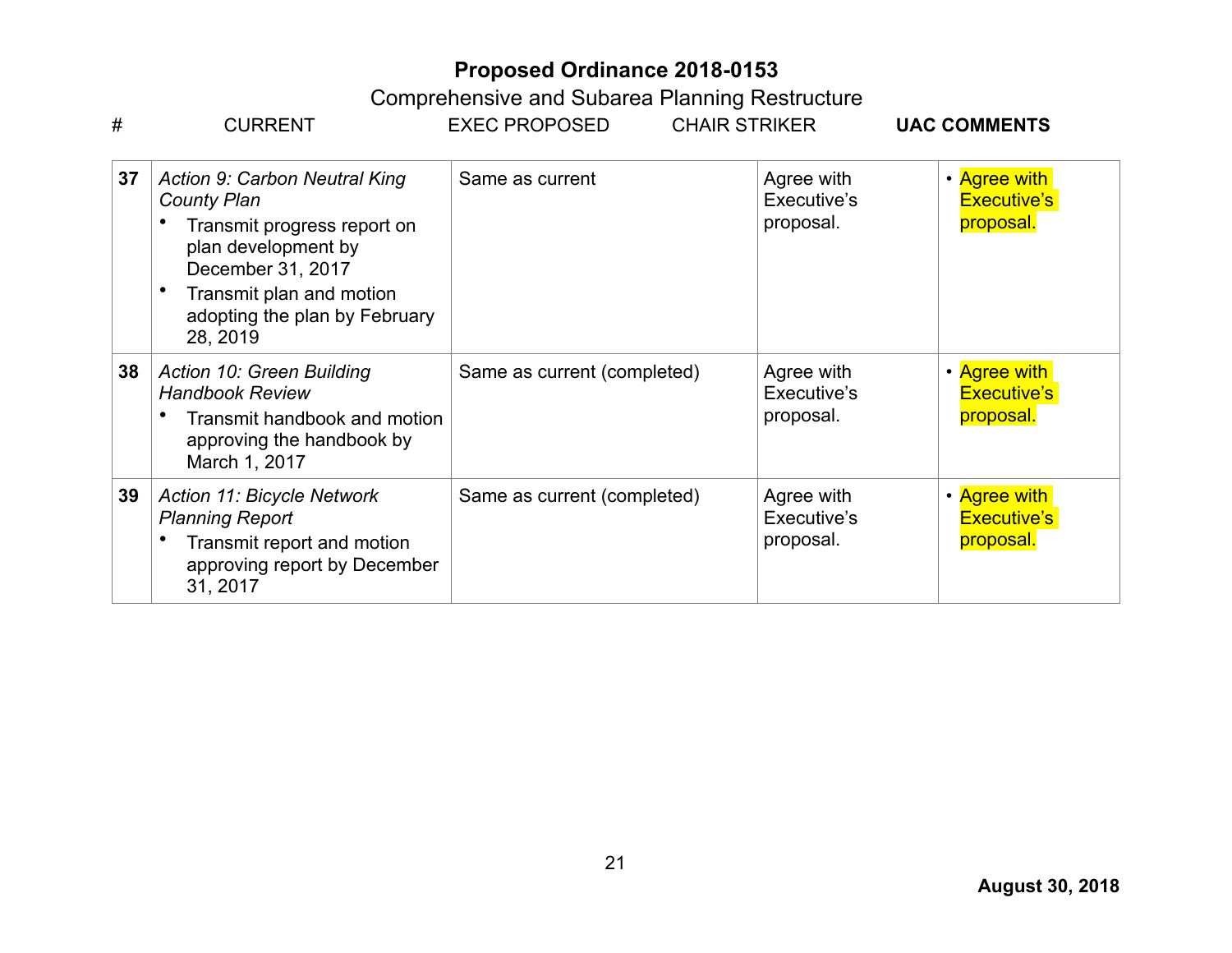| #  | <b>CURRENT</b>                                                                                                                                    | <b>EXEC PROPOSED</b> | <b>CHAIR STRIKER</b>                                                                                                                                                                                                                                                                   | <b>UAC COMMENTS</b>                                                                                                                                                                                                                                                                                    |
|----|---------------------------------------------------------------------------------------------------------------------------------------------------|----------------------|----------------------------------------------------------------------------------------------------------------------------------------------------------------------------------------------------------------------------------------------------------------------------------------|--------------------------------------------------------------------------------------------------------------------------------------------------------------------------------------------------------------------------------------------------------------------------------------------------------|
| 40 | Action 12: Update Plat Ingress/<br><b>Egress Requirements</b><br><b>Transmit amendments to Code</b><br>and Road Standards by<br>December 31, 2018 | Same as current      | Agree with<br>Executive's<br>proposal + add<br>language to<br>address: 1) access<br>for emergency<br>vehicles (re:<br>roadway width), 2)<br>more than one<br>access point in/<br>out of a<br>community, and 3)<br>proximity of 2nd<br>entry point from<br>1 <sup>st</sup> entry point. | • Agree with<br><b>Executive's</b><br>proposal.<br><b>* Chair Striker</b><br>proposed added<br><b>language</b><br><b>reflects Road</b><br><b>Standards that</b><br>belong in King<br><b>County Road</b><br><b>Standards. They</b><br>are not policies<br>and should not<br>be included in<br>the KCCP. |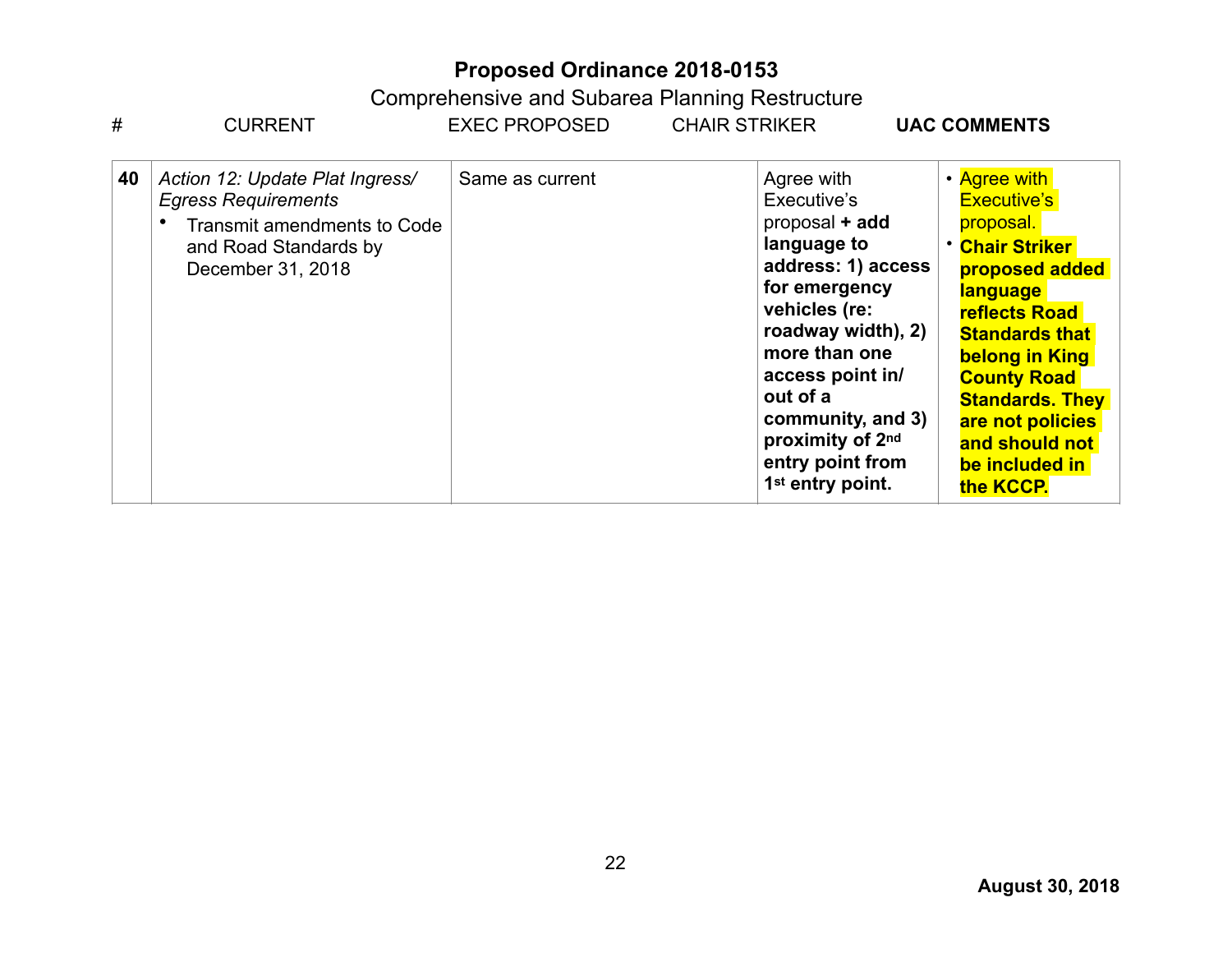| #  | <b>CURRENT</b>                                                                                                                                                                                             | <b>EXEC PROPOSED</b>                                                                                                                                                                                                                                                                                                                                             | <b>CHAIR STRIKER</b>                                                                                                                                                                                                                                                                                                                                                                                                                                                                                                                      | <b>UAC COMMENTS</b>                                                                                      |
|----|------------------------------------------------------------------------------------------------------------------------------------------------------------------------------------------------------------|------------------------------------------------------------------------------------------------------------------------------------------------------------------------------------------------------------------------------------------------------------------------------------------------------------------------------------------------------------------|-------------------------------------------------------------------------------------------------------------------------------------------------------------------------------------------------------------------------------------------------------------------------------------------------------------------------------------------------------------------------------------------------------------------------------------------------------------------------------------------------------------------------------------------|----------------------------------------------------------------------------------------------------------|
| 41 | Action 13: Water Availability and<br><b>Permitting Study</b><br>Transmit initial report by<br>December 1, 2017<br>$\bullet$<br>Transmit final report and KCCP<br>and/or Code amendments by<br>July 1, 2018 | Transmit initial report by<br>December 1, 2017<br>$\bullet$<br>Transmit final report and KCCP<br>and/or Code amendments by<br>July 1, 2018<br>$\bullet$<br>The Executive will work with<br>the Council to determine<br>whether any KCCP<br>amendments are appropriate<br>for inclusion in an annual<br><b>KCCP update prior to the</b><br>2023 major KCCP update | Agree with<br>Executive's<br>proposal. As part of<br>reviewing the<br>Executive's<br>proposed<br>restructure, the<br>Council worked with<br>the Executive<br>evaluate the timing<br>of potential KCCP<br>amendments.<br>Striker changes the<br>transmittal date of<br>the final report to<br>December 31,<br>$2018$ and any<br><b>KCCP</b> changes to<br>June 30, 2019 (as<br>part of the 2020<br>interim KCCP<br>update) with<br>agreement from the<br>Executive. Adds<br>involvement of<br>local watershed<br>improvement<br>districts. | • Agree with Chair<br><b>Striker proposal</b><br>except 2020 is a<br>mid-point review,<br>not an update. |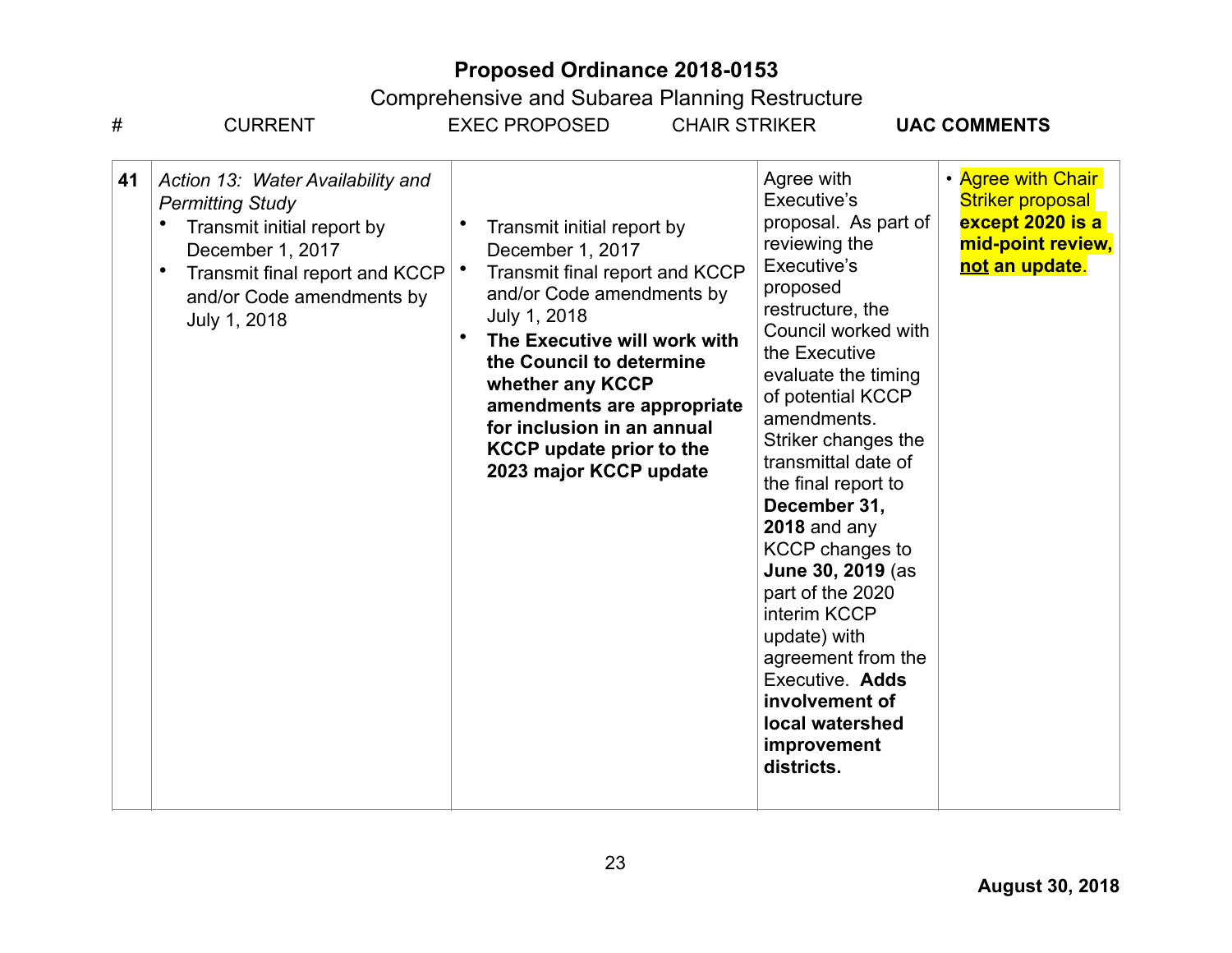| #  | <b>CURRENT</b> |     | EXEC PROPOSED<br><b>CHAIR STRIKER</b><br><b>UAC COMMENTS</b>                                                                                                                                                                                                                                                                                                                                                                                                                                                                                                                                                                                                                                                                                                                                                                                                                                                                                                                                                                                                                       |
|----|----------------|-----|------------------------------------------------------------------------------------------------------------------------------------------------------------------------------------------------------------------------------------------------------------------------------------------------------------------------------------------------------------------------------------------------------------------------------------------------------------------------------------------------------------------------------------------------------------------------------------------------------------------------------------------------------------------------------------------------------------------------------------------------------------------------------------------------------------------------------------------------------------------------------------------------------------------------------------------------------------------------------------------------------------------------------------------------------------------------------------|
| 42 | n/a            | n/a | • Agree with Chair<br>Add a new workplan item #14 regarding<br>evaluation of areas that lack technology<br>Striker proposal.<br>services. Study/report will include:<br>identification of communities and<br>geographies (including natural areas)<br>that lack infrastructure for/access to<br>broadband/high-speed internet access<br>and/or cellular phone coverage;<br>for areas that have infrastructure/<br>access, evaluation of reliability of<br>service for the aforementioned<br>technologies;<br>$\bullet$<br>evaluation of installing signage in<br>areas without cellular phone coverage,<br>such as signage at trailheads that<br>warn that coverage may not be<br>available for some or all cellular<br>services;<br>evaluation of the County's I-Net fiber<br>optic network and possible role in<br>expanding access;<br>identification of options and<br>recommendations for actions the<br>County can take to encourage and/or<br>facilitate infrastructure, access, and<br>reliability; and<br>a schedule for implementing the<br>recommendations and actions. |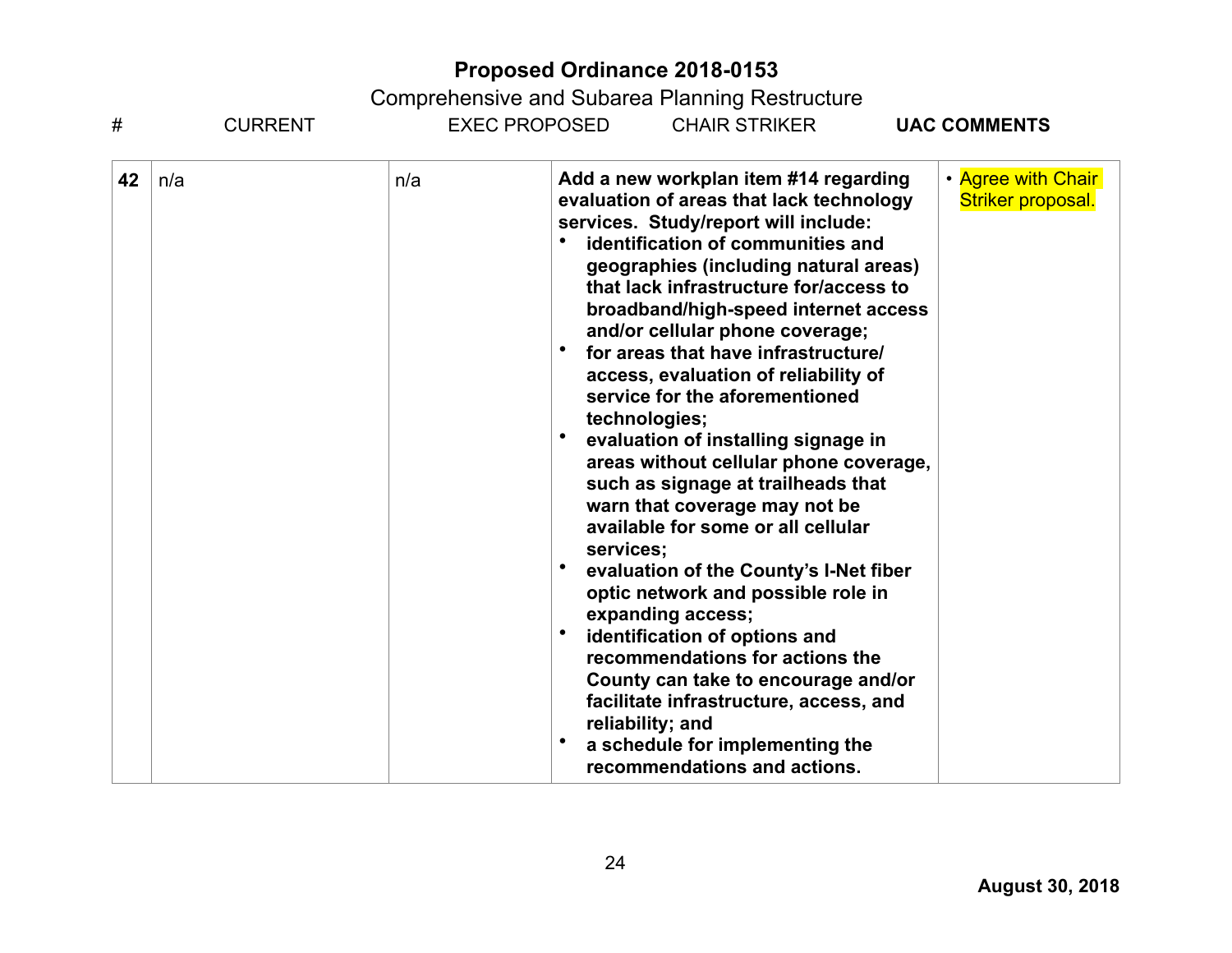| #  | <b>CURRENT</b> | <b>EXEC PROPOSED</b> | <b>CHAIR STRIKER</b>                                                                                                                                                                                                                                                                     | <b>UAC COMMENTS</b>                                                                              |
|----|----------------|----------------------|------------------------------------------------------------------------------------------------------------------------------------------------------------------------------------------------------------------------------------------------------------------------------------------|--------------------------------------------------------------------------------------------------|
| 43 | n/a            | n/a                  | Add a new workplan item<br>#15 regarding an interim<br>KCCP update in 2020 as<br>part of the transition to a<br>new eight-year planning<br>cycle. 2020 update will<br>be considered as a<br>"midpoint"/Two-Year<br>update.                                                               | • Do not agree with Chair<br><b>Striker proposal (see</b><br>comments under item<br><u>#14).</u> |
| 44 | n/a            | n/a                  | Add a new workplan item<br>#16 regarding direction<br>for the new Department<br>of Local Services to<br>review the policies in the<br><b>KCCP</b> related to<br>unincorporated areas<br>and make<br>recommendations for<br>possible amendments as<br>part of the 2020 interim<br>update. | • Do not agree with Chair<br><b>Striker proposal (see</b><br>comments under item<br>#14).        |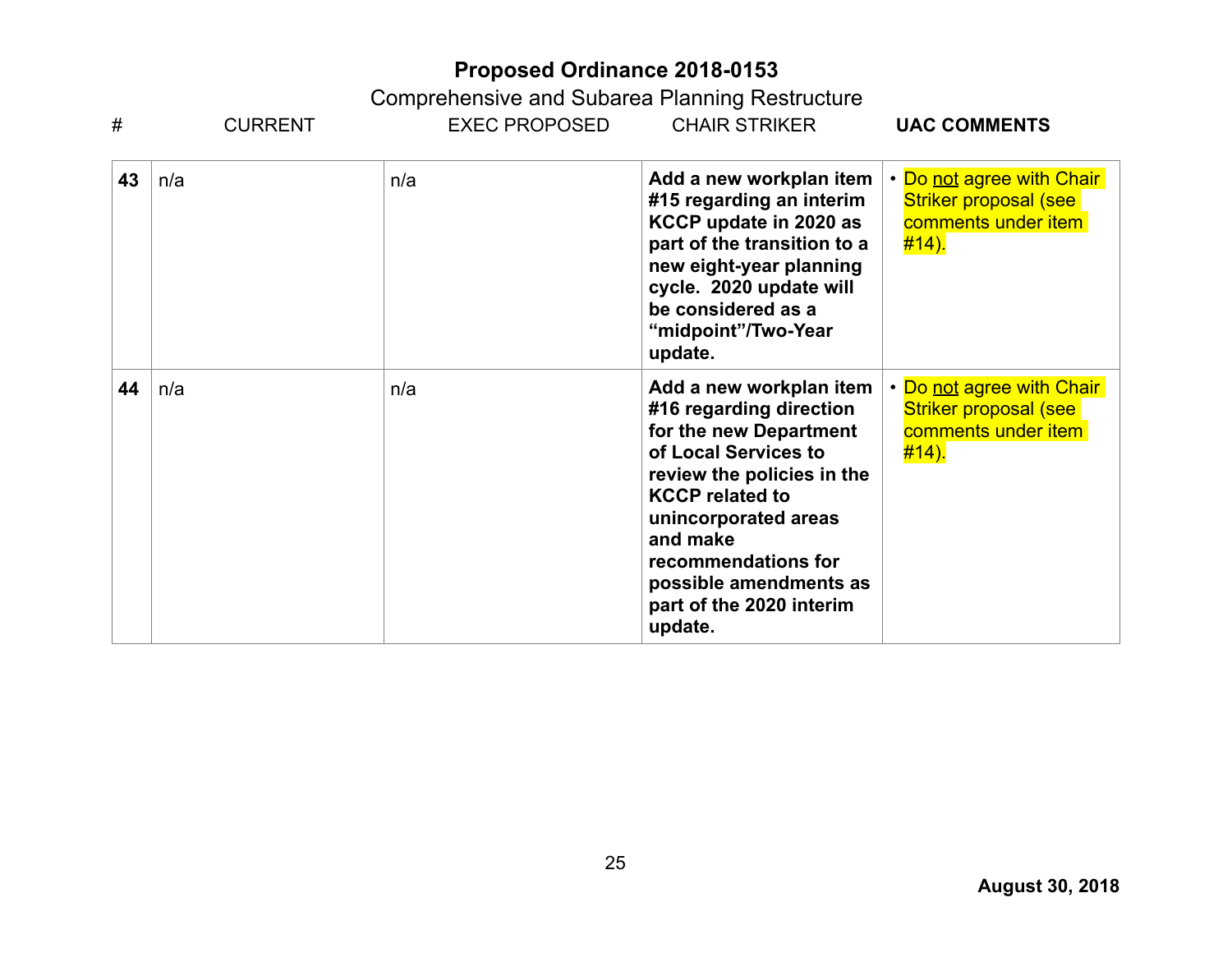| #  | <b>CURRENT</b> | EXEC PROPOSED | <b>CHAIR STRIKER</b>                                                                                                                                                                                                                                                                                                                                                                                                                                                                                                                                                                      | <b>UAC COMMENTS</b>                        |
|----|----------------|---------------|-------------------------------------------------------------------------------------------------------------------------------------------------------------------------------------------------------------------------------------------------------------------------------------------------------------------------------------------------------------------------------------------------------------------------------------------------------------------------------------------------------------------------------------------------------------------------------------------|--------------------------------------------|
| 45 | n/a            | n/a           | Add a new workplan item<br>#17 regarding direction<br>for the Executive to<br>streamline the KCCP and<br><b>King County Code Title</b><br>20 (reduce redundancies,<br>increase readability, be<br>more concise, and make<br>it more user friendly) as<br>part of transmittal of<br>2023 update. Includes<br>direction that the<br><b>Executive shall work on</b><br>this between 2018-2022<br>for inclusion in the 2023<br>major update transmittal.<br>The direction requires<br>providing copies to the<br><b>Council of draft changes</b><br>to each chapter by<br>certain milestones. | • (see comments under<br><u>item #14).</u> |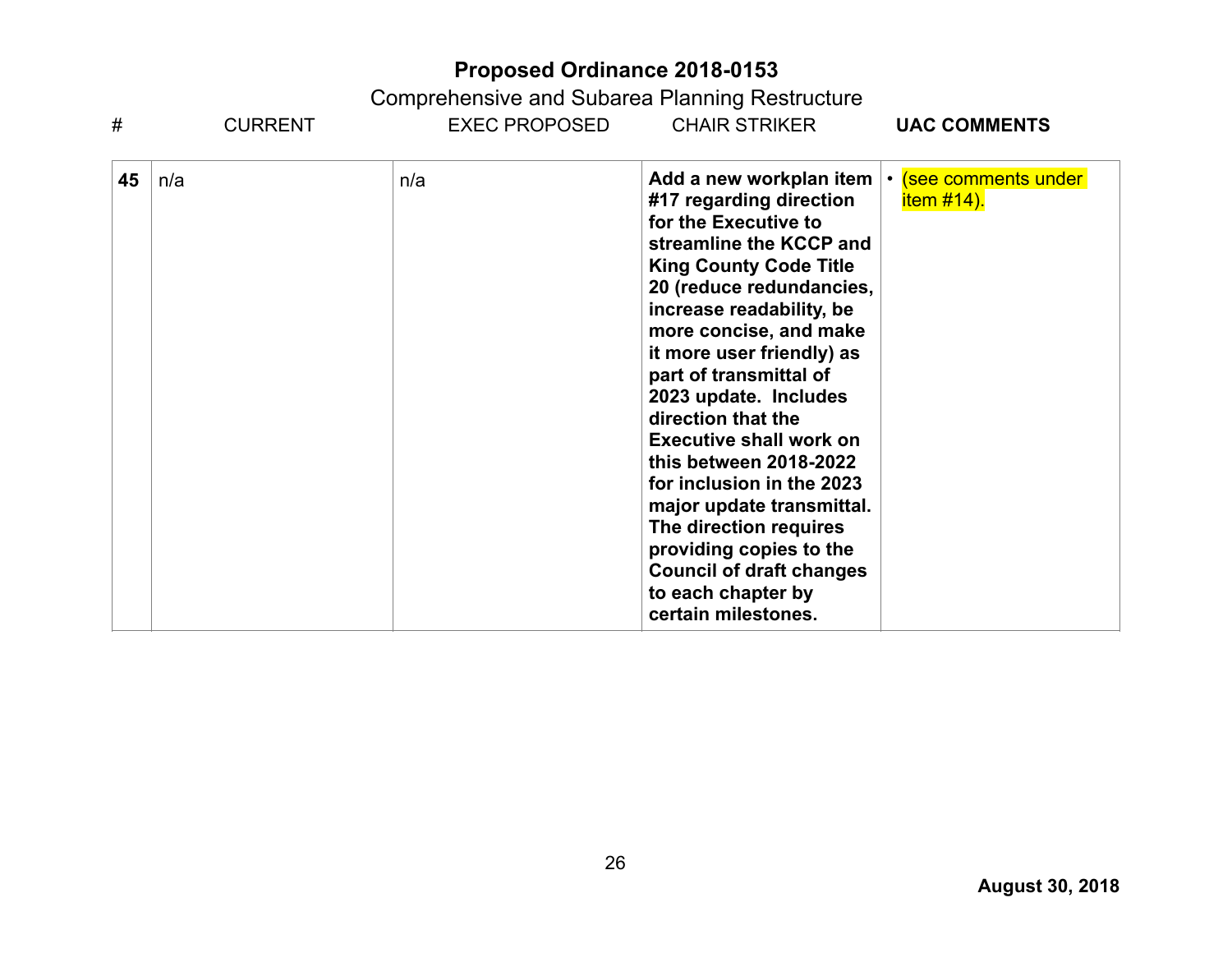| #  | <b>CURRENT</b> | <b>EXEC PROPOSED</b> | <b>CHAIR STRIKER</b>                                                                                                                                                                                                                                                                                                                                                                                                                                                                                                                                                                    | <b>UAC COMMENTS</b>                                                                                                                                                                                                                                                                                                                                                                                                                                                                                                                                                                                                                                                                                                                                                                                                                                                                                                                                     |
|----|----------------|----------------------|-----------------------------------------------------------------------------------------------------------------------------------------------------------------------------------------------------------------------------------------------------------------------------------------------------------------------------------------------------------------------------------------------------------------------------------------------------------------------------------------------------------------------------------------------------------------------------------------|---------------------------------------------------------------------------------------------------------------------------------------------------------------------------------------------------------------------------------------------------------------------------------------------------------------------------------------------------------------------------------------------------------------------------------------------------------------------------------------------------------------------------------------------------------------------------------------------------------------------------------------------------------------------------------------------------------------------------------------------------------------------------------------------------------------------------------------------------------------------------------------------------------------------------------------------------------|
| 46 | n/a            | n/a                  | Add a new workplan<br>item #18 regarding<br>direction for the<br><b>Executive to</b><br>develop a<br>sustainability plan<br>for remaining<br>unincorporated<br>areas to reflect the<br>County's role as the<br>local government<br>provider for these<br>areas. Include<br>consideration of<br>zoning changes to<br>support tax revenue<br>generation, such as<br>additional areas for<br>neighborhood<br>business or<br><b>industrial</b><br>development. The<br>plan will include a<br>timeline for meeting<br>key milestones and<br>outcomes, as well<br>as performance<br>measures. | • Agree with Chair Striker proposal,<br>except:<br>· Do not allow ANY new<br><b>Industrial zoning in the Rural</b><br>Area.<br><b>Enact moratorium on all land-</b><br>use and zoning changes in<br>the Urban subareas until after<br>subarea planning is<br>complete. Recent legislative<br><b>rezones in the East Renton</b><br><b>PAA (Regional Business to</b><br>allow a used car dealership<br>on a parcel entirely within the<br><b>wetland buffer of a Class I</b><br>wetland under joint<br>stewardship agreement<br>between community<br>organization and DNRP) has<br>created significant hazard to<br><b>environmental features</b><br>critical to the public good,<br>and dear to the vision of the<br><b>Community's vision of its</b><br>home and future. Striker's<br>proposal ensures additional<br>uninformed and detrimental<br>decisions will continue.<br><b>Tax revenue sharing should</b><br>be addressed at the State<br>level. |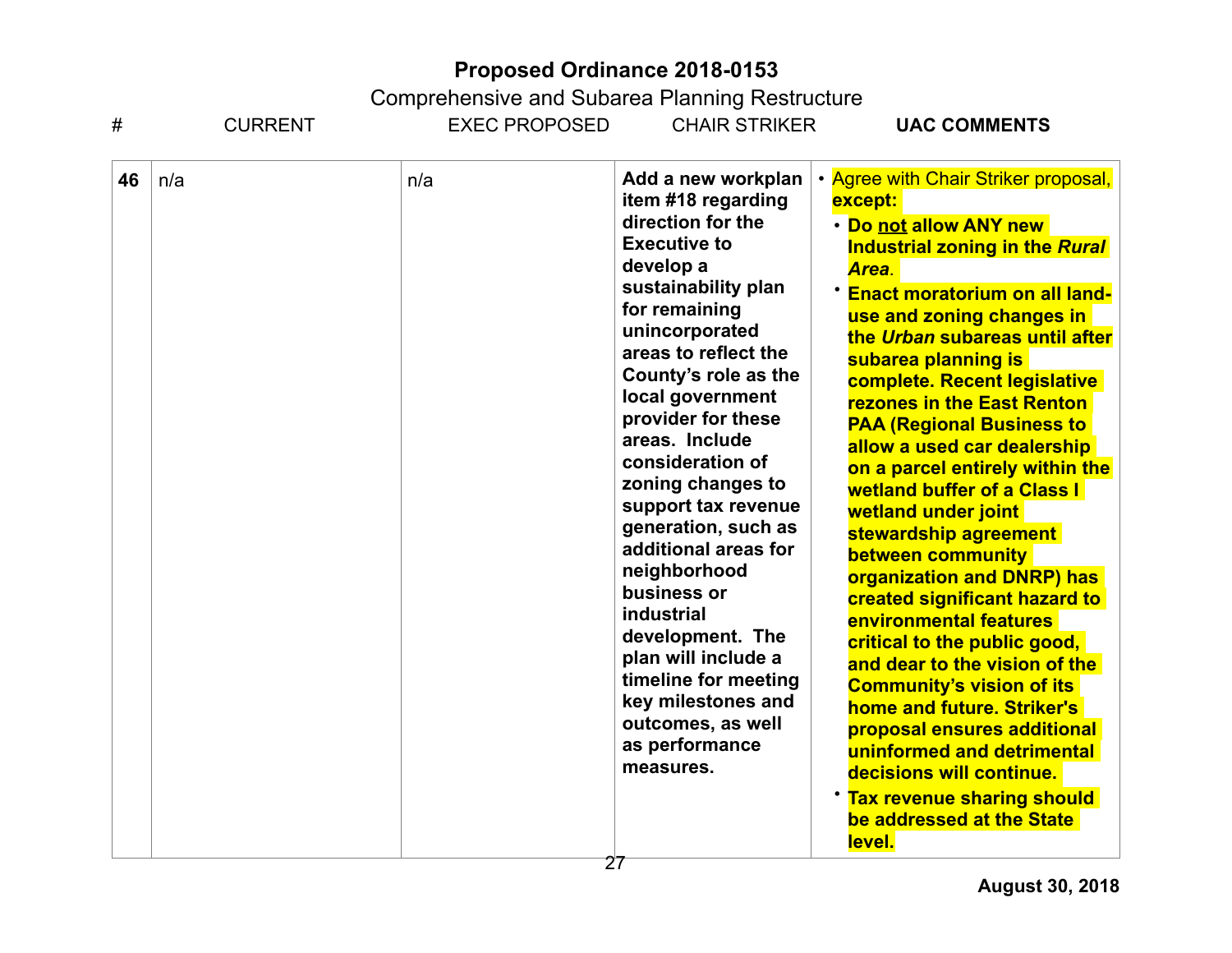Comprehensive and Subarea Planning Restructure<br>EXEC PROPOSED CHAIR STRIKER

| #  | <b>CURRENT</b>                                                                                                                                                                                     | <b>EXEC PROPOSED</b>                                                                                                                                                                                                                                                                                                                                                                            | <b>CHAIR STRIKER</b>                                                                                                                                                                                                                                                                                                                                                                                                  | <b>UAC COMMENTS</b>                                                                                                                                                                                                                                                                                                                                                                                                                                                                                                 |
|----|----------------------------------------------------------------------------------------------------------------------------------------------------------------------------------------------------|-------------------------------------------------------------------------------------------------------------------------------------------------------------------------------------------------------------------------------------------------------------------------------------------------------------------------------------------------------------------------------------------------|-----------------------------------------------------------------------------------------------------------------------------------------------------------------------------------------------------------------------------------------------------------------------------------------------------------------------------------------------------------------------------------------------------------------------|---------------------------------------------------------------------------------------------------------------------------------------------------------------------------------------------------------------------------------------------------------------------------------------------------------------------------------------------------------------------------------------------------------------------------------------------------------------------------------------------------------------------|
|    | 2016 KCCP Workplan Actions Related to the Growth Management Planning Council<br>(GMPC)                                                                                                             |                                                                                                                                                                                                                                                                                                                                                                                                 |                                                                                                                                                                                                                                                                                                                                                                                                                       |                                                                                                                                                                                                                                                                                                                                                                                                                                                                                                                     |
| 47 | Action 14: Develop a<br>Countywide Plan to Move<br><b>Remaining Unincorporated</b><br><b>Urban PAAs Toward</b><br>Annexation<br>Complete GMPC review<br>and recommendations<br>by December 1, 2018 | Complete GMPC review<br>and recommendations<br>by December 1, 2018<br>With due consideration<br>$\bullet$<br>regarding the<br>outcomes of the work<br>of the GMPC, the<br><b>Executive will work</b><br>with the Council to<br>determine whether any<br><b>KCCP</b> amendments are<br>appropriate for<br>inclusion in an annual<br><b>KCCP</b> update prior to<br>the 2023 major KCCP<br>update | Agree with Executive's<br>proposal + adds<br>allowance for<br>possible<br>amendments during<br>the Two-Year update.<br>Add language to<br>include review of tax<br>revenue impacts to<br>the County resulting<br>from annexations.<br>Add language to<br>evaluate requiring<br>jurisdictions to take<br>1) all of the roads<br>within a PAA when it<br>is annexed and/or 2)<br>orphan roads in their<br>jurisdiction. | • Agree with Chair Striker<br>proposal, except:<br>• Do not agree with the<br><b>Two-Year update as</b><br>addressed in our<br><b>comments on earlier</b><br><b>items above.</b><br>(Also although we share<br>the concerns regarding<br>"orphaned" roads, we<br>believe the Boundary<br><b>Review Board already</b><br>considers these issues<br>with every proposed<br>annexation and has the<br>authority to rectify them.<br><b>The Chair Striker's</b><br>proposal appears<br>unnecessary and<br>duplicative.) |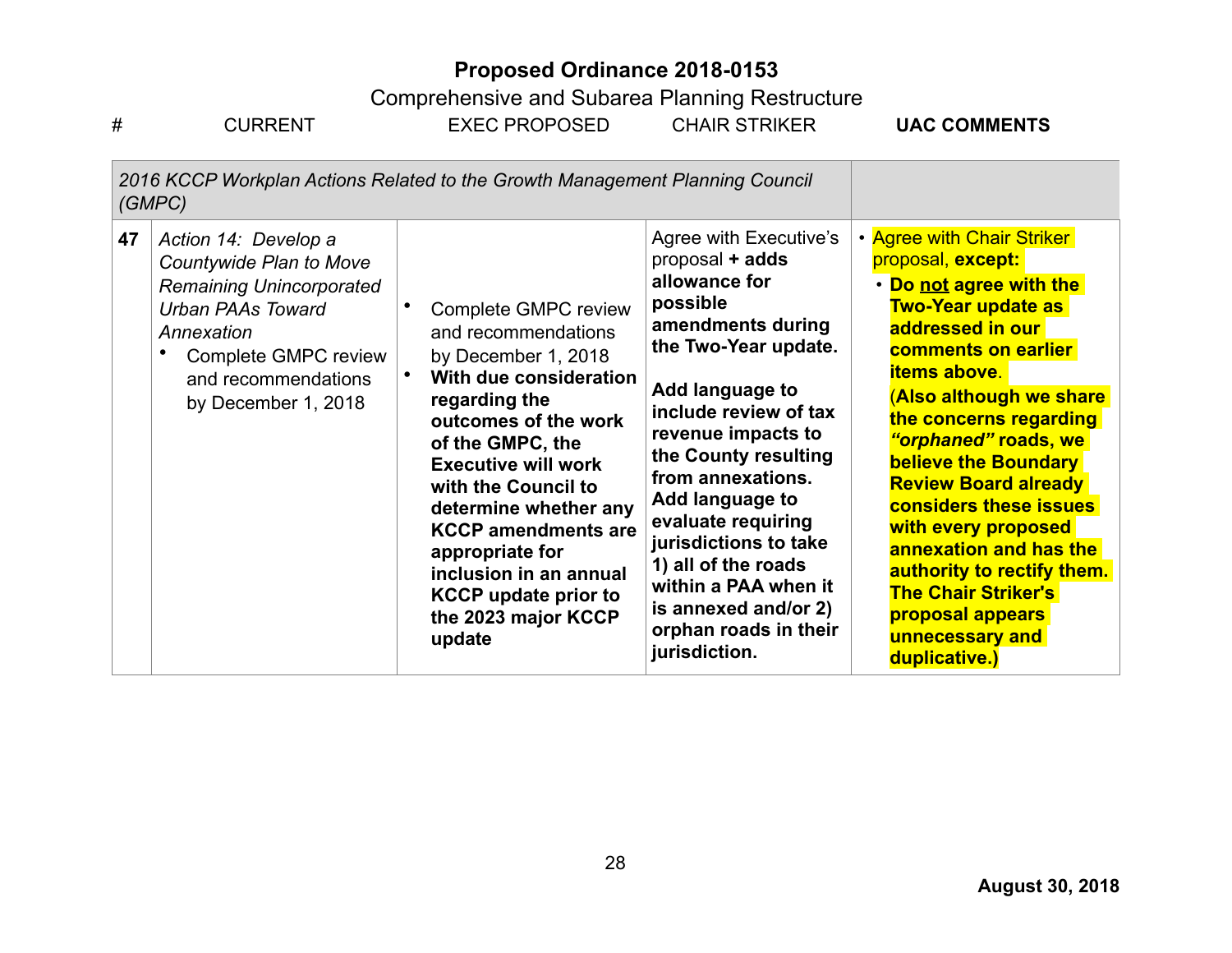| #  | <b>CURRENT</b>                                                                                                            | <b>EXEC PROPOSED</b>                                                                                                                                                                                                                                                                                                                                                                      | <b>CHAIR STRIKER</b>                                                                                                | <b>UAC COMMENTS</b>                                                                                                                                   |
|----|---------------------------------------------------------------------------------------------------------------------------|-------------------------------------------------------------------------------------------------------------------------------------------------------------------------------------------------------------------------------------------------------------------------------------------------------------------------------------------------------------------------------------------|---------------------------------------------------------------------------------------------------------------------|-------------------------------------------------------------------------------------------------------------------------------------------------------|
| 48 | Action 15: Review the<br>Four-to-One Program<br><b>Complete GMPC review</b><br>and recommendations<br>by December 1, 2018 | <b>Complete GMPC review</b><br>and recommendations<br>by December 1, 2018<br>With due consideration<br>regarding the<br>outcomes of the work<br>of the GMPC, the<br><b>Executive will work</b><br>with the Council to<br>determine whether any<br><b>KCCP amendments are</b><br>appropriate for<br>inclusion in an annual<br><b>KCCP</b> update prior to<br>the 2023 major KCCP<br>update | Agree with Executive's<br>proposal + adds<br>allowance for<br>possible<br>amendments during<br>the Two-Year update. | • Agree with Executive's<br>proposal (we do not agree<br><b>with Chair Striker</b><br>proposed possible<br>amendments during the<br>Two-Year update). |